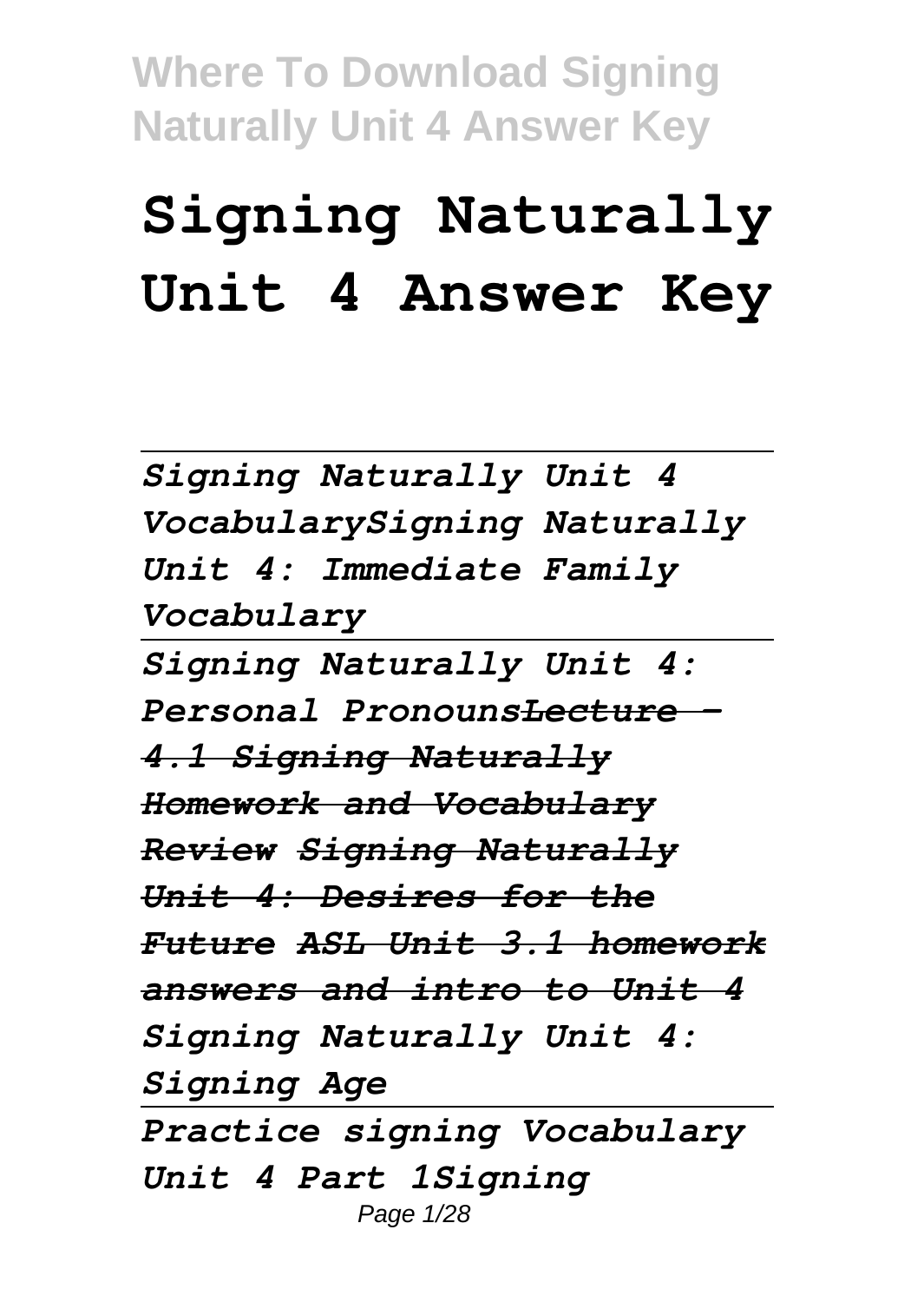*Naturally Vocabulary Unit 4 Signing Naturally Unit 4: Stages Of Relationships ASL 1: Unit 4 Vocabulary Signing Naturally Unit 4: Extended Family Vocabulary 25 Basic ASL Signs For Beginners | Learn ASL American Sign Language Signing Naturally Unit 5: Errands Vocabulary ASL 1: Unit 2 Vocabulary Signing Naturally Unit 5: Chores Vocabulary (Asking If Complete and Sequencing Activities) Signing Naturally Unit 3: Animals and Pets Relationships Vocabulary - ASL USM ASL 101 Study Guide Units 3 \u0026 4 Signing Naturally Unit 2 - Example of Autobiography assignment Signing Naturally* Page 2/28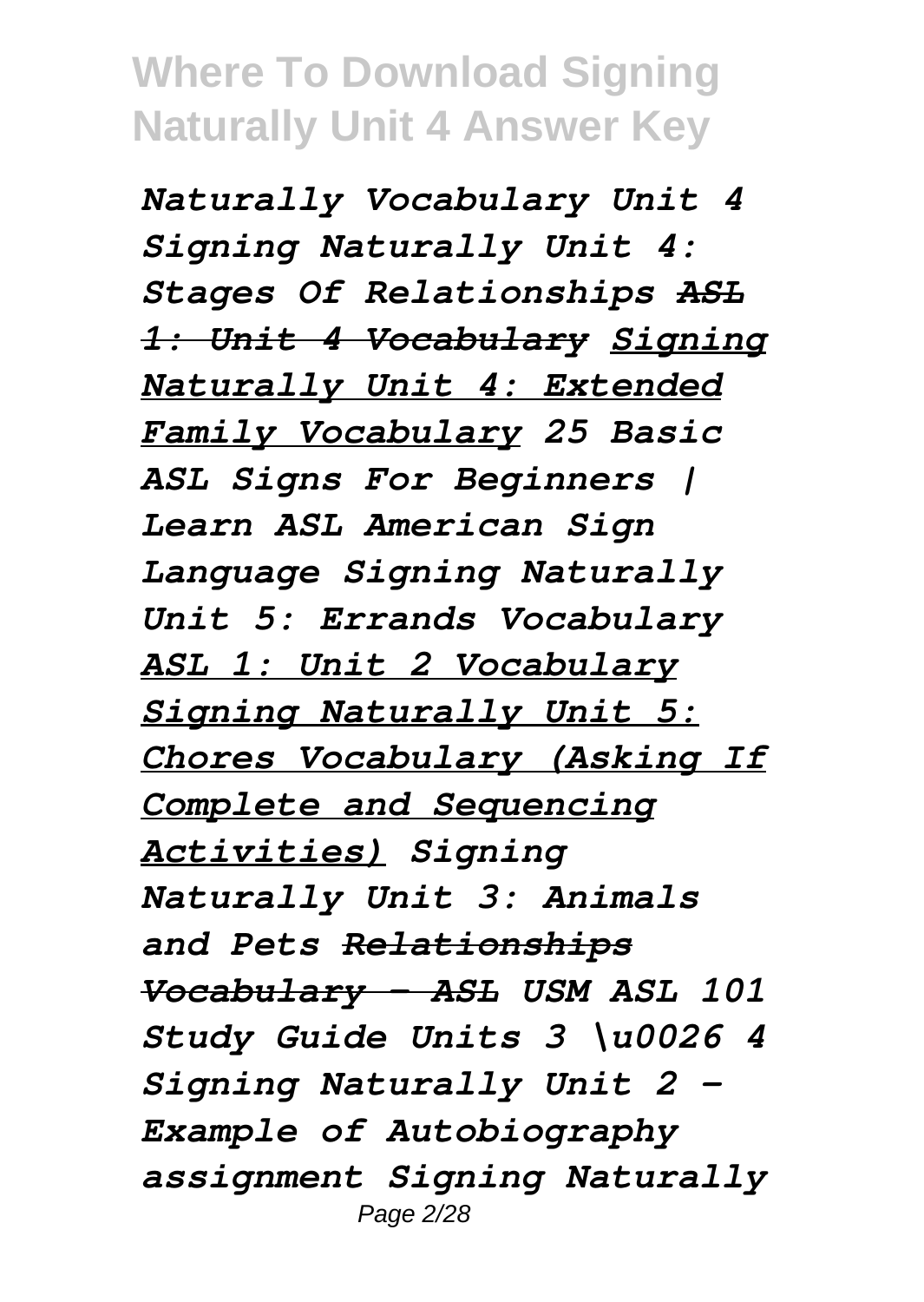*Unit 4: Aging Practice signing Unit 4 Vocabulary Part 2 Signing Naturally Unit 4 Signing Naturally Unit 4: Holidays Vocabulary Signing Naturally Unit 4: Telling About Siblings (Contrastive Structure) Signing Naturally Unit 4: Changes In Relationships Vocabulary Signing Naturally Unit 4: Family Tree Signing Naturally Unit 4: Family Celebrations Signing Naturally Unit 4 Answer Start studying Signing Naturally Unit 4. Learn vocabulary, terms, and more with flashcards, games, and other study tools.*

*Signing Naturally Unit 4* Page 3/28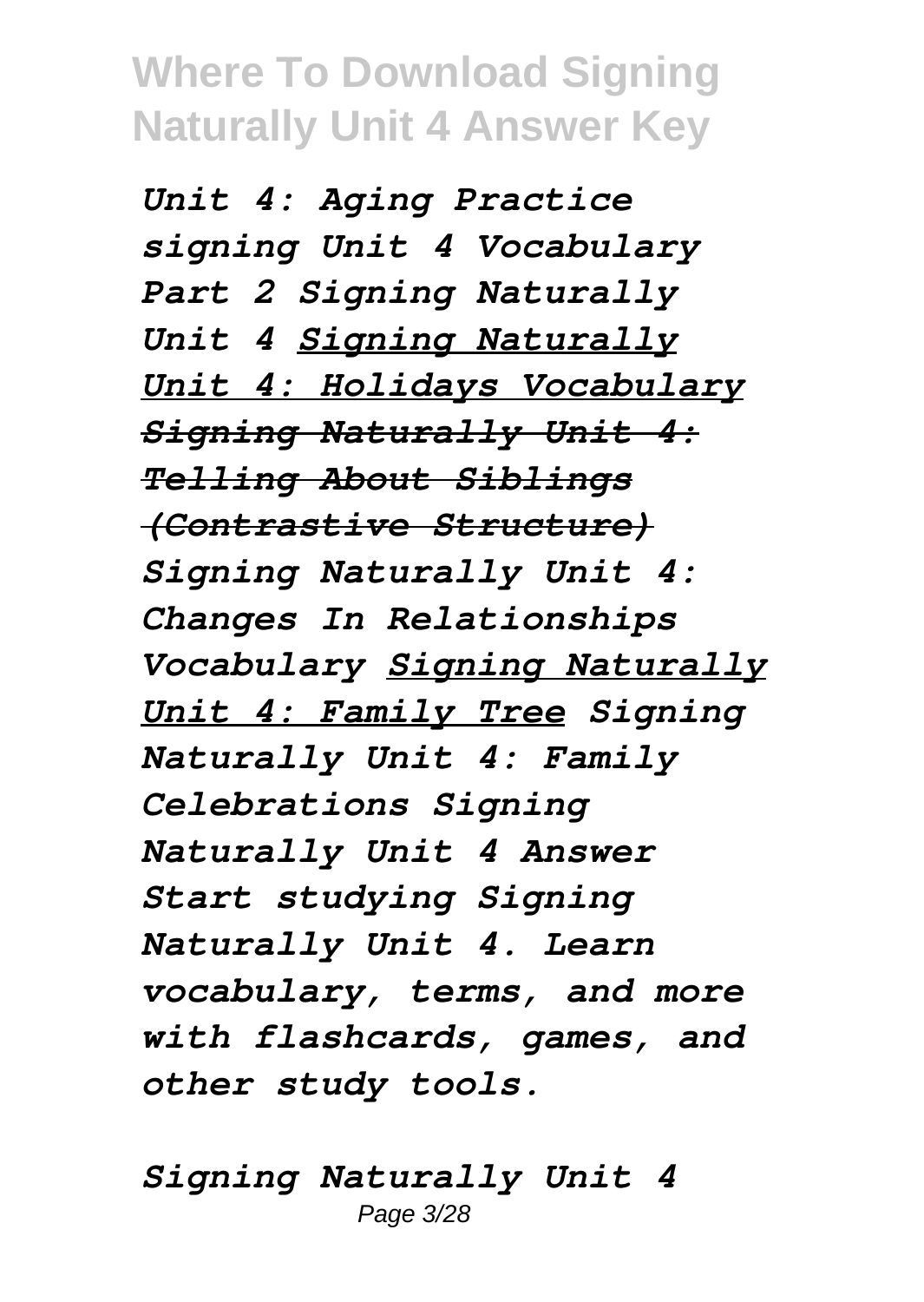*Flashcards | Quizlet Fill out Signing Naturally Unit 4 Answer Key Pdf in just several moments following the recommendations below: Find the template you need from the library of legal forms. Select the Get form button to open it and move to editing. Fill in all of the requested fields (these are yellow-colored).*

*Signing Naturally Unit 4 Answer Key Pdf 2020 - Fill and ... DEAF 310 ASL 1 Signing Naturally Unit 4 Homework 4:8 Minidialogue 1 1. Granddaughter 2. Her oldest son 3. The baby's aunt,* Page 4/28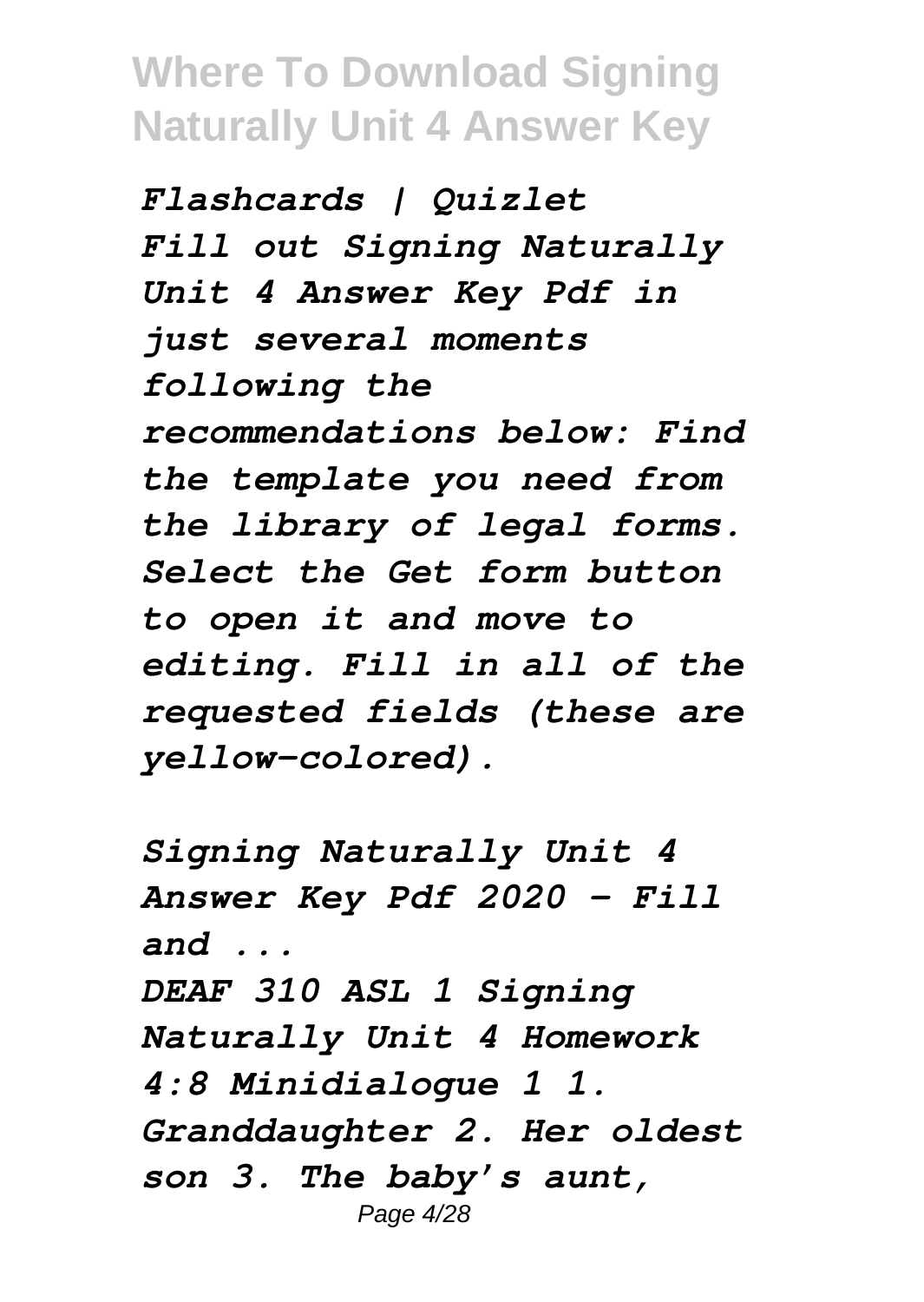*uncle, and grandparents 4. Sewing a blanket Minidialogue 2 1. His parents, his wife's parents, his sister and her kids all attended. His brother didn't because he was working in France. 2. A deaf event 3. 2 years 4.*

*Homework 4.8 to 4.15.docx - DEAF 310 ASL 1 Signing ... Start studying Signing Naturally Unit 4 Vocabulary. Learn vocabulary, terms, and more with flashcards, games, and other study tools.*

*Signing Naturally Unit 4 Vocabulary Flashcards | Quizlet Signing Naturally Unit 4 .* Page 5/28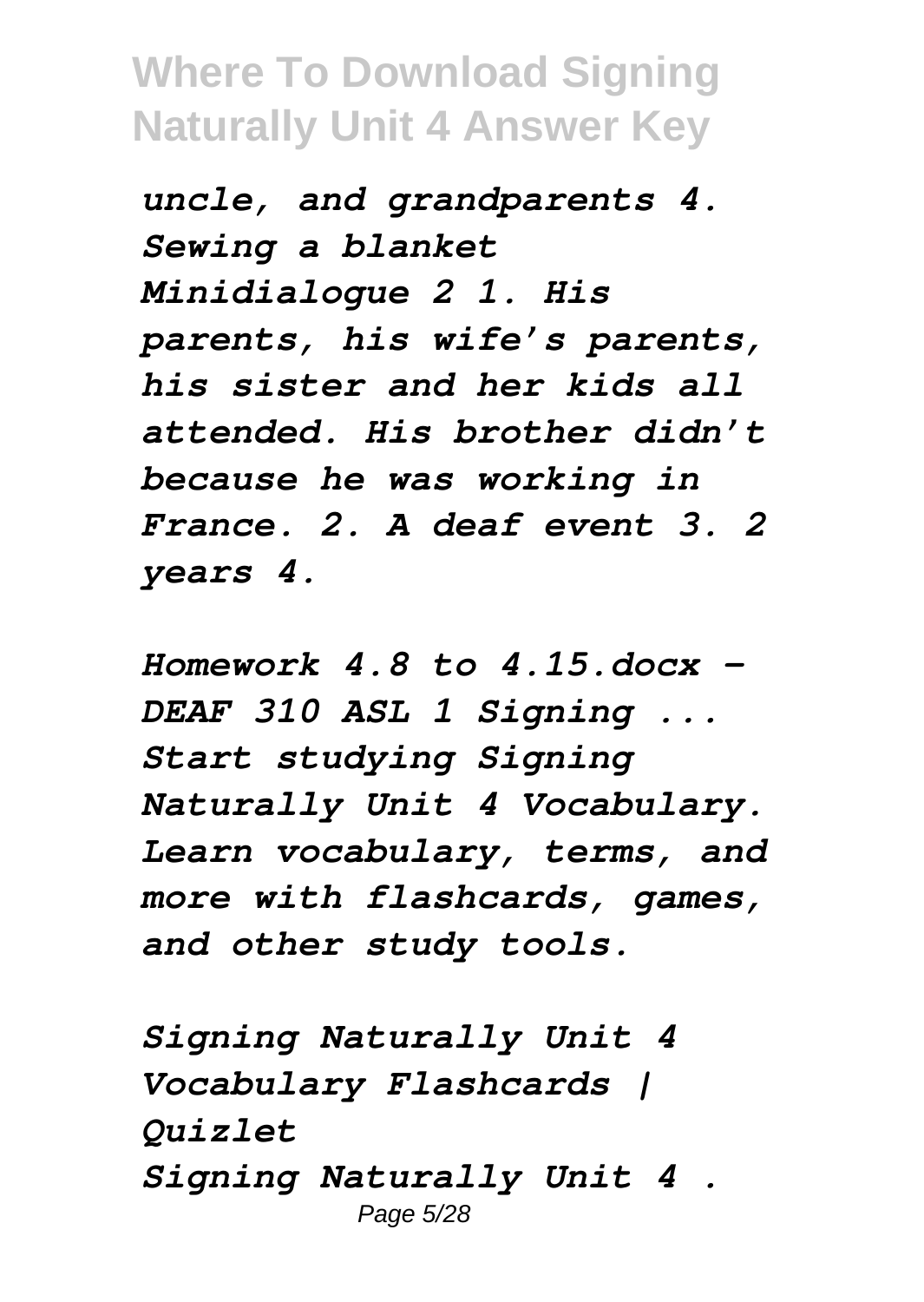*4:1. Watch the videos for pages 178-180 and do MINIDIALOGUES PG179. MD 1 . 1. ... Read DEAF PROFILE on pages 186-187 and answer the questions . 1. List 10 facts about Marie Jean Phillip. She was born in 1953. She passed away in 1997. She was the oldest of 3 deaf daughters .*

*ASL 101 Chapter 4: Signing Naturally Unit 4 - OneClass DEAF 310 ASL 1 Signing Naturally Unit 4 12. 42 mother Identify Number Type 1. 7 age 2. 18 age 3. 20 cardinal 4. 6 cardinal 5. 13 age 6. 45 cardinal 7. 24 age 8. 78 cardinal 9. 92 age 10. 16 age 11. 21 age 12. 82* Page 6/28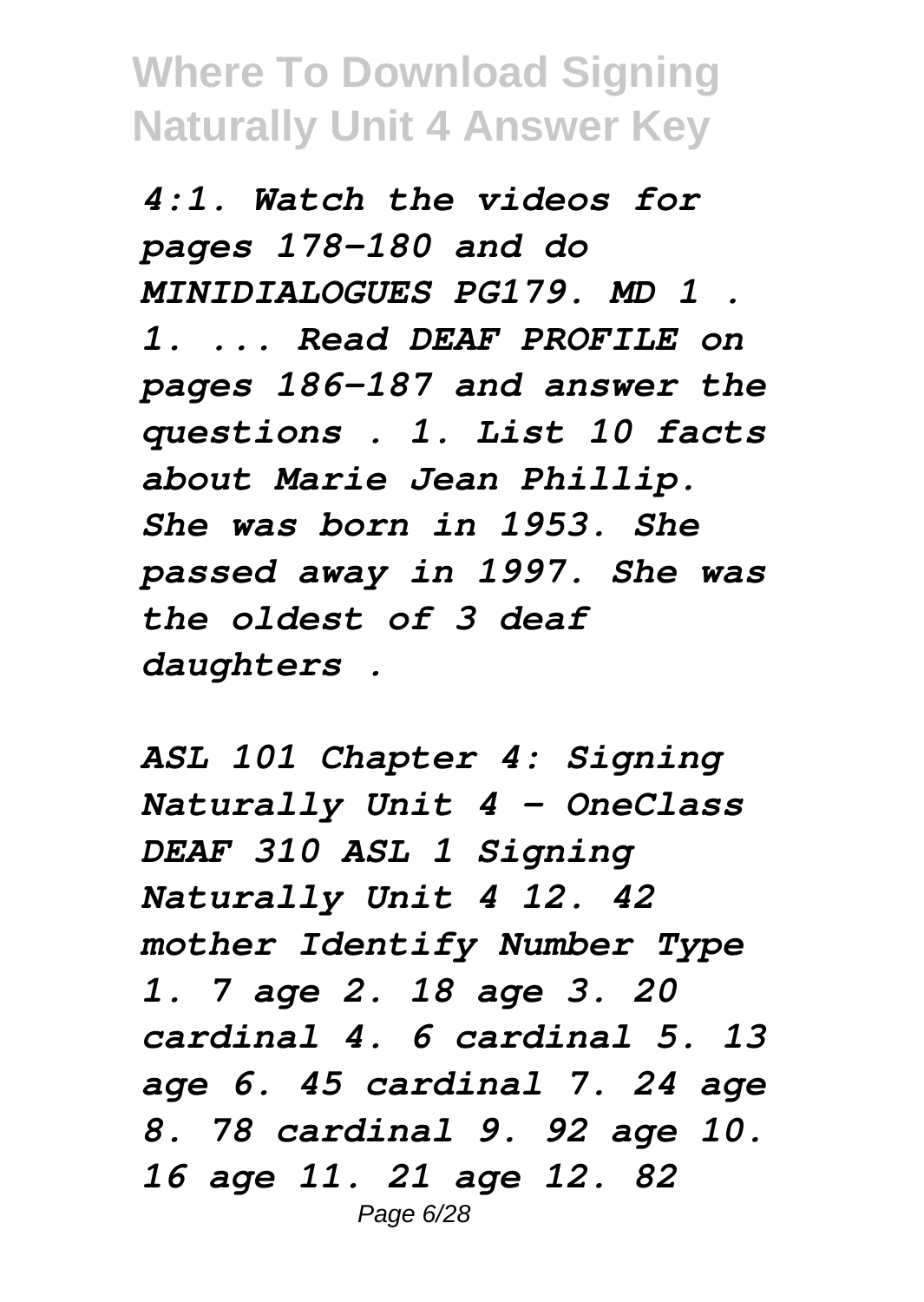*cardinal 13. 15 age 14. 60 cardinal 15. 99 age 16. 3 age 17. 19 cardinal 18. 48 cardinal 19. 23 cardinal 20. 10 age*

*Homework 4.1 to 4.7.docx - DEAF 310 ASL 1 Signing Naturally... Signing Naturally Unit 3 - 4.docx. 4 pages. Signing Naturally Units 1-2.docx; Front Range Community College; ASL 121 - Fall 2016. Signing Naturally Units 1-2.docx. View more. Study on the go. Download the iOS; Download the Android app. Other Related Materials. ... Answers in as fast as 15 minutes ...*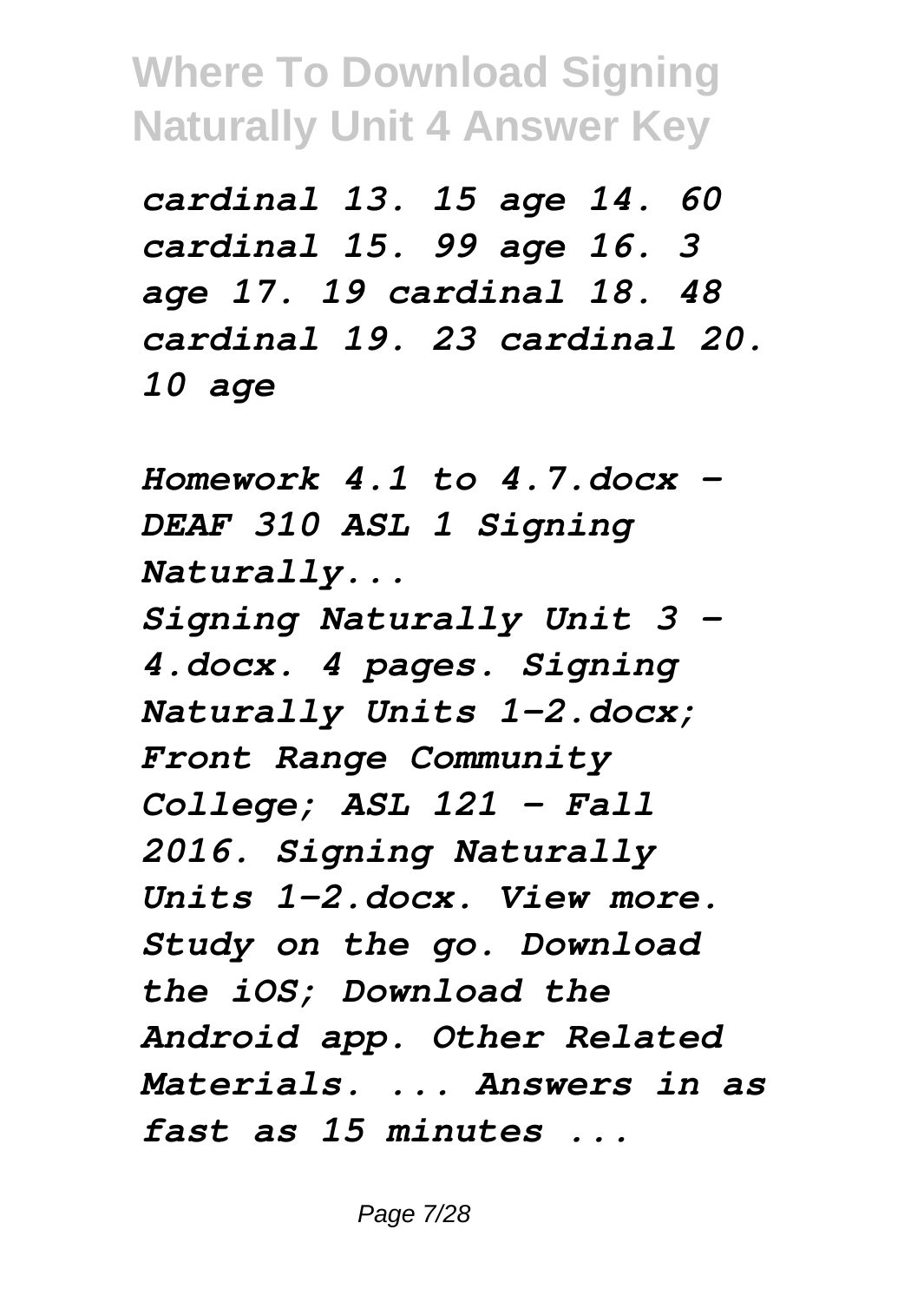*ASL HW 4\_12-4\_15.docx - Homework 4:12 What Number is it 1 ... 10:4 Minidialogues: Minidialogue 1: 1) Iva thinks John is a goodygoody. Last friday, his friend group was being mischievous and throwing eggs and toilet paper at a house. John wanted nothing to do with it and went home. 2) John didn't want to participate because he wasn't feeling good, he was sick.*

*HW\_ 10\_4 - 10:4 Minidialogues Minidialogue 1 1 Iva thinks ... Learn asl unit 4 with free interactive flashcards.* Page 8/28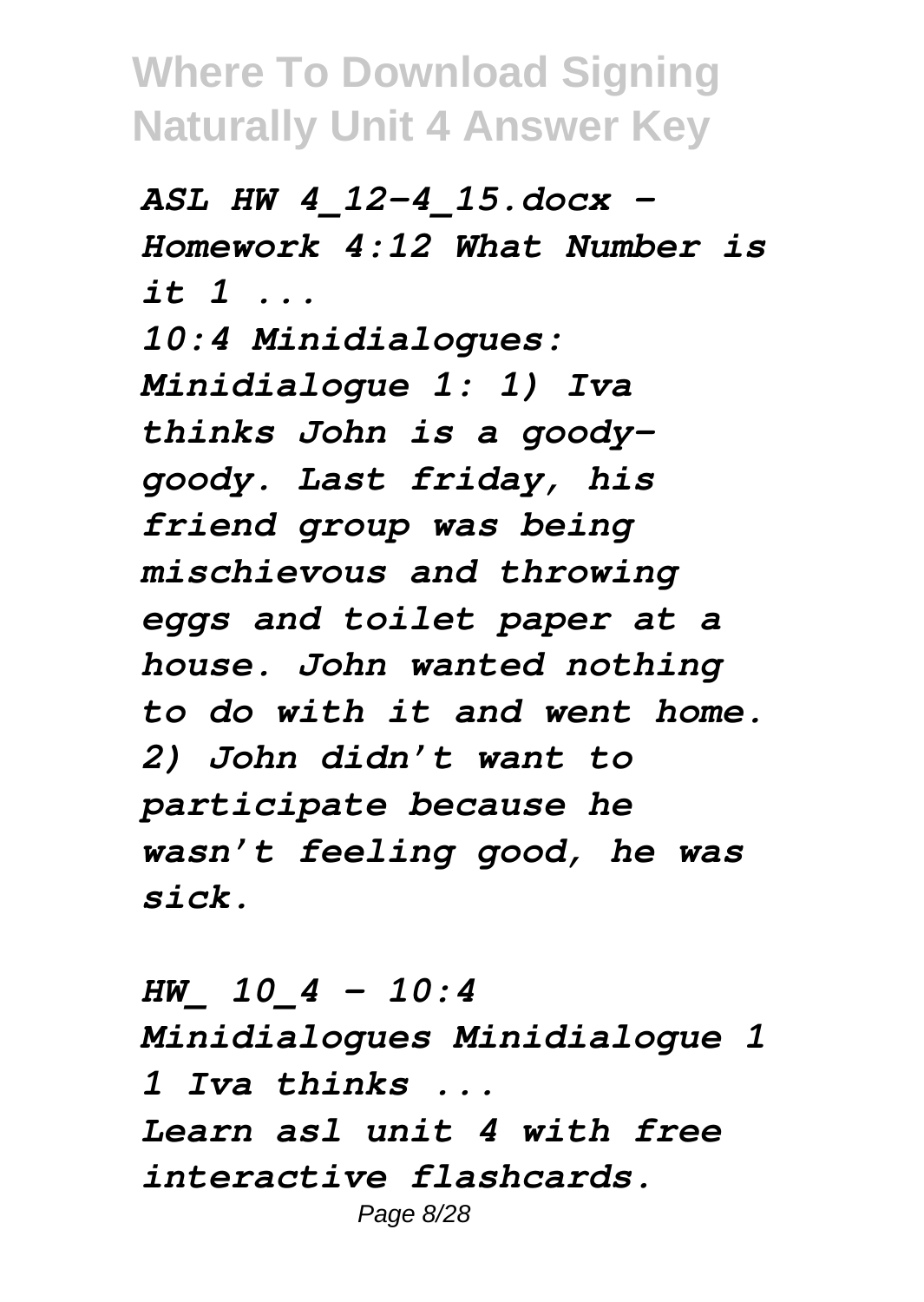*Choose from 500 different sets of asl unit 4 flashcards on Quizlet.*

*asl unit 4 Flashcards and Study Sets | Quizlet View Homework Help - Homework 2.4 p 62 - 63 Language Background 1 and 2.doc from ASL 1920 at Kent State University. NAME: Shaina Weyher ASL 19201 HOMEWORK 2.4 p. 61 - 64 LANGUAGE BACKGROUND 1 AND*

*Homework 2.4 p 62 - 63 Language Background 1 and 2.doc ... Start studying DLE 101 4.13 David's Keys. Learn vocabulary, terms, and more with flashcards, games, and* Page 9/28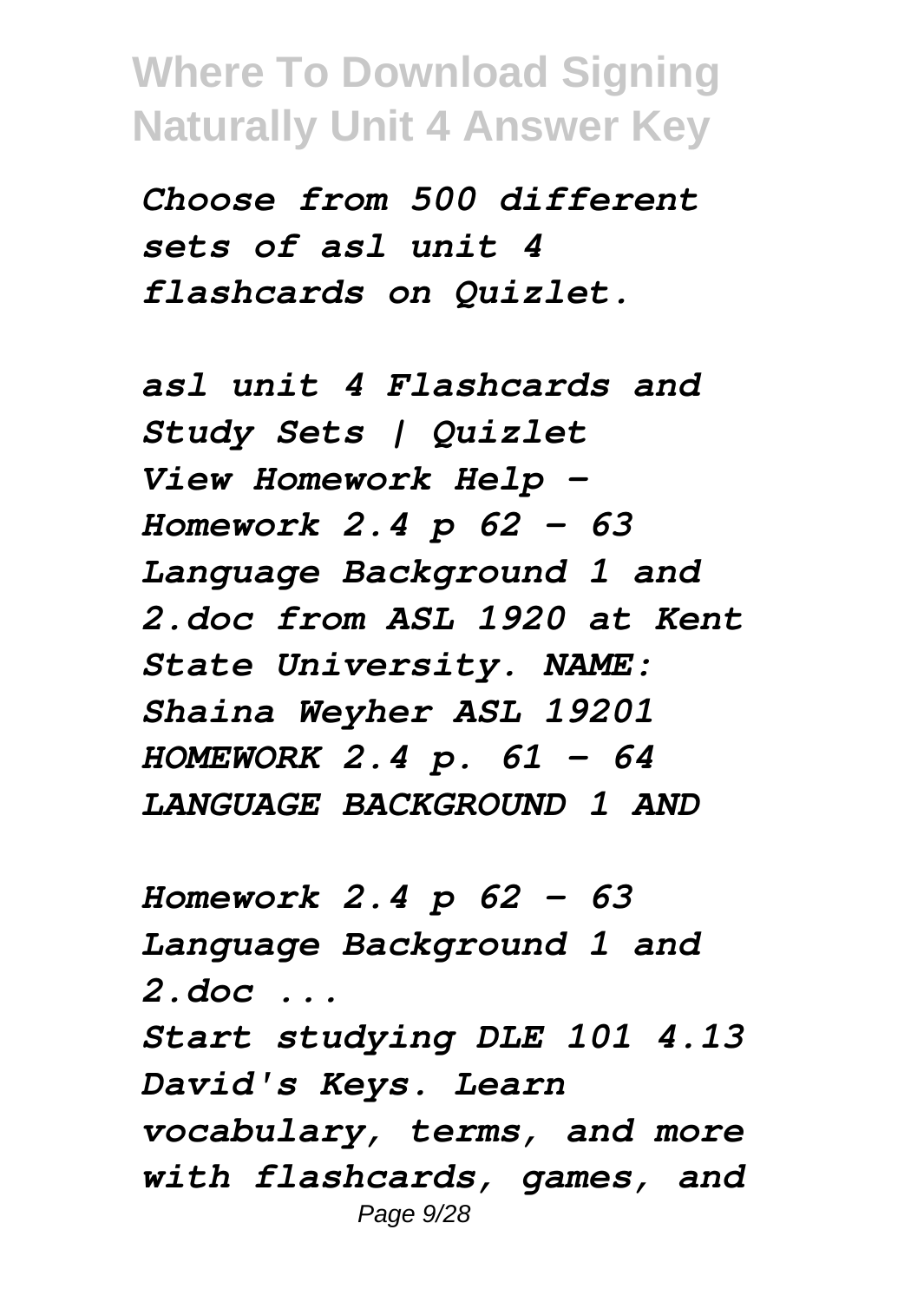*other study tools.*

*DLE 101 4.13 David's Keys Flashcards | Quizlet 2. Go together and split the check.. Start studying ASL Signing Naturally Unit 5. Learn vocabulary, terms, and more with flashcards, games, and other study tools.. Signing Naturally Unit 5 Homework Answers signing naturally unit 2 homework answers, signing naturally unit 8 homework answers, signing naturally unit 9.3 ....*

*"Signing Naturally Unit 5 Homework Answers" by Paige Fetz Read PDF Signing Naturally*

Page 10/28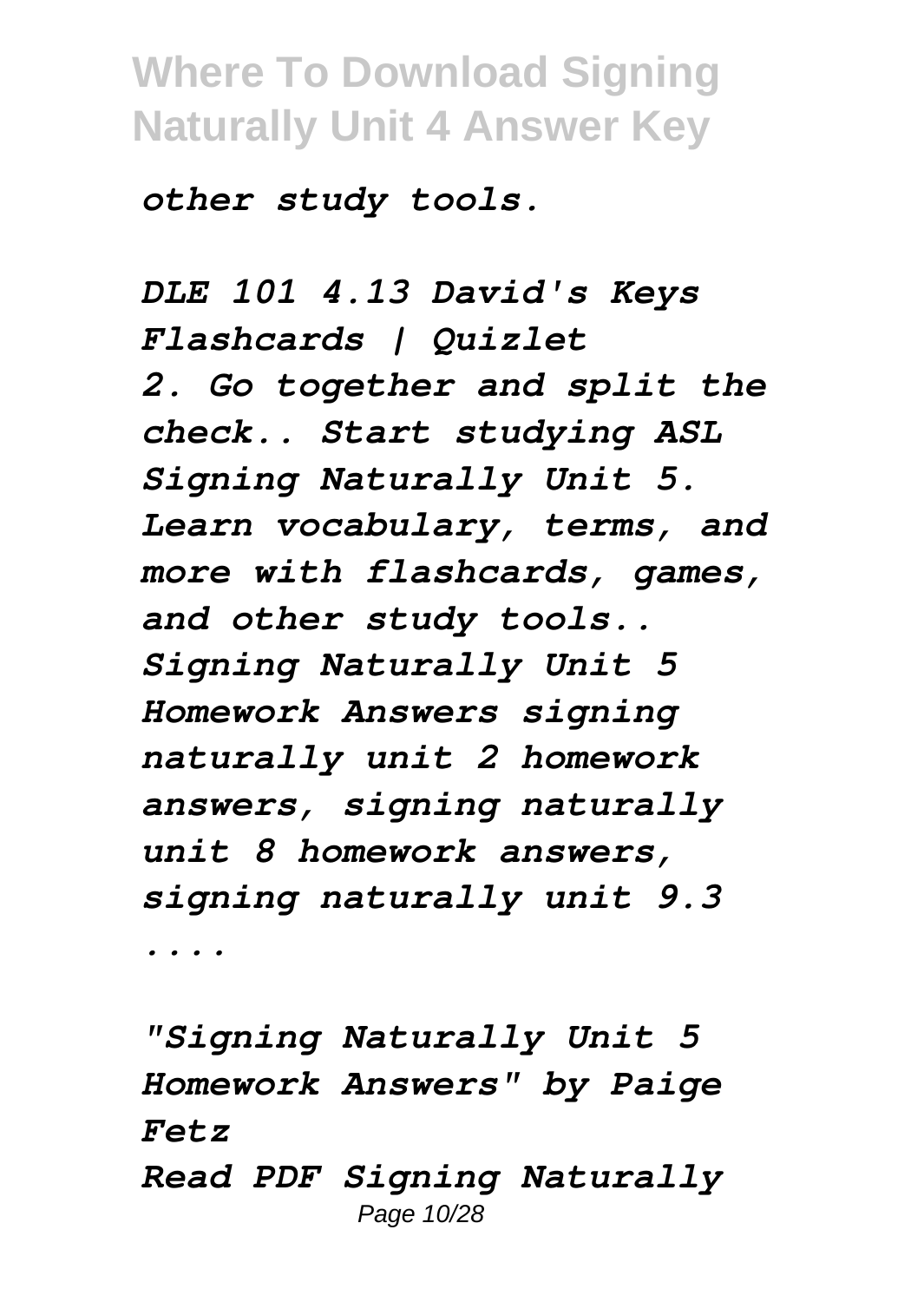*Unit 4 Homework Answers Key Signing Naturally Unit 4 Homework DEAF 310 ASL 1 Signing Naturally Unit 4 6. 86 7. 68 8. 76 9. 78 10. 87 11. 67 12. 96 Homework 4:4 Read about Marie Jean Philip Homework 4:5 Minidialogue 1 1. 1 brother 2. 20, 25 3. Close before college, now not so much Minidialogue 2 1. 2 brothers, 1 sister 2.*

*Signing Naturally Unit 4 Homework Anwsaers Answer keys already are in teacher's workbook. Signing Naturally Unit 4 Workbook Packet. 2 Ratings. Previous Next. Lisa Perez. 112 Followers. Follow. Subject. Communications, Foreign* Page 11/28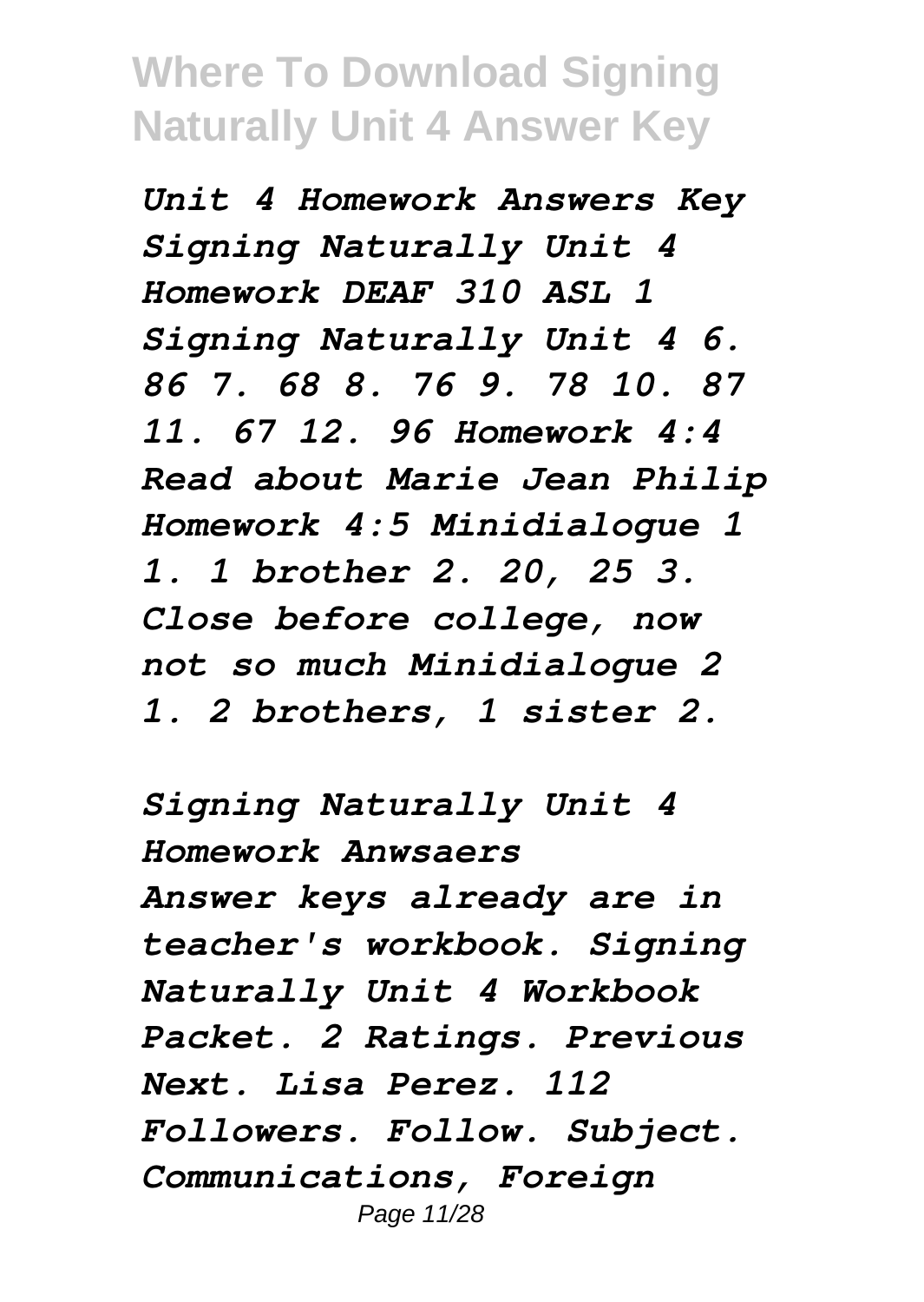*Languages, American Sign Language. Grade Levels. 9 th, 10 th, 11 th, 12 th, Higher Education, Adult Education.*

*Signing Naturally Unit 4 Workbook Packet by Lisa Perez | TpT Signing Naturally Unit 4 Final Test and Answer Key. This is a final test and answer key for Signing Naturally unit 4. There is a signed portion and short answer. It is a word document so you can adjust it to fit your classroom needs.*

*Signing Naturally Unit 4 Worksheets & Teaching* Page 12/28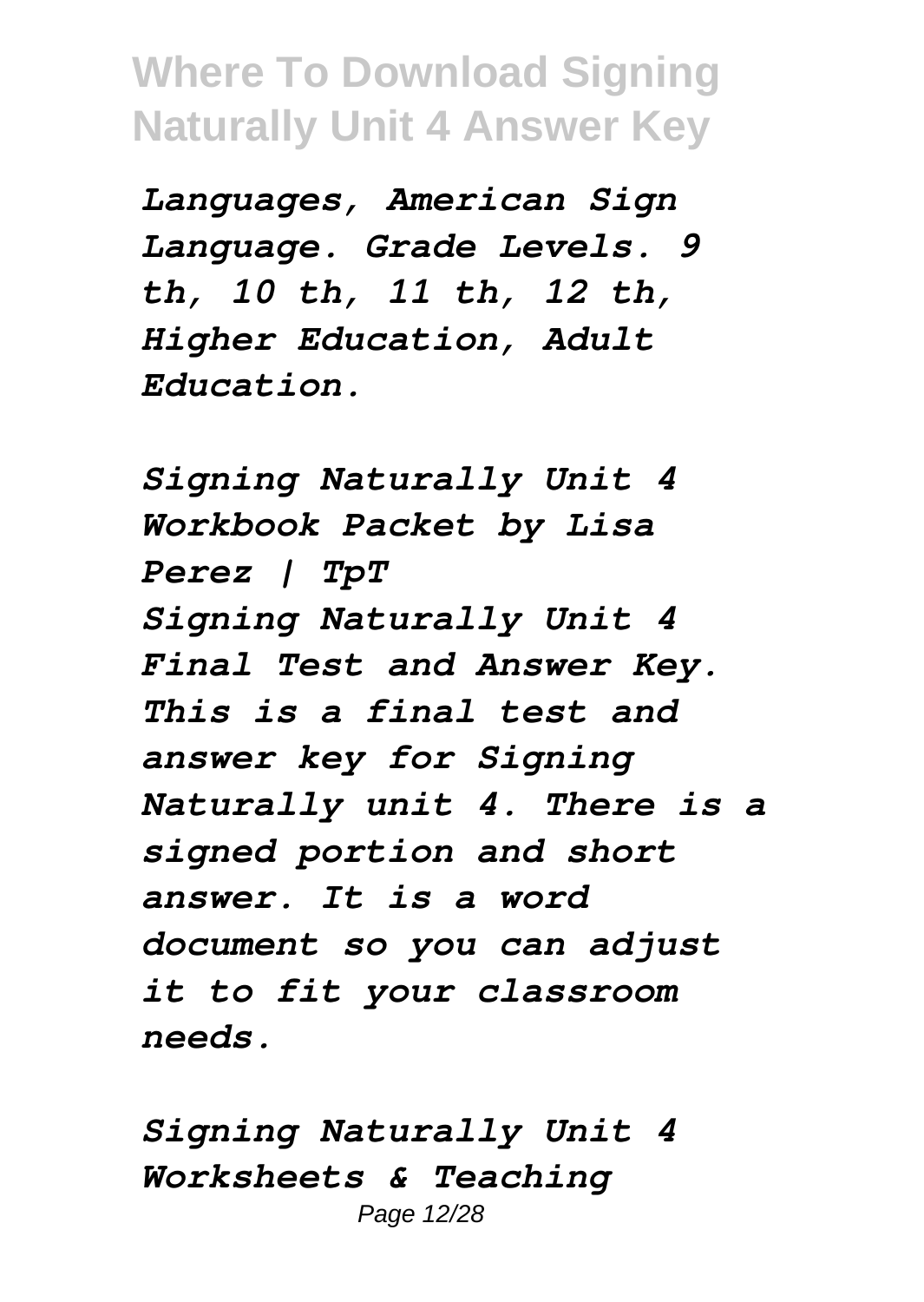*Resources | TpT Start studying Signing Naturally Unit 8.1-8.6. Learn vocabulary, terms, and more with flashcards, games, and other study tools.*

*Signing Naturally Unit 8.1-8.6 Flashcards | Quizlet 4.what will cinnie give the baby?-sewn blanket. minidialogue 2. 1. list who attended and did not attend the wedding.-husband's parents went-wife's parents went-brother didn't attend to work in france-sister and her children went . 2. where did the couple meet?-bowling alley . 3. how long have they dated?-2 years*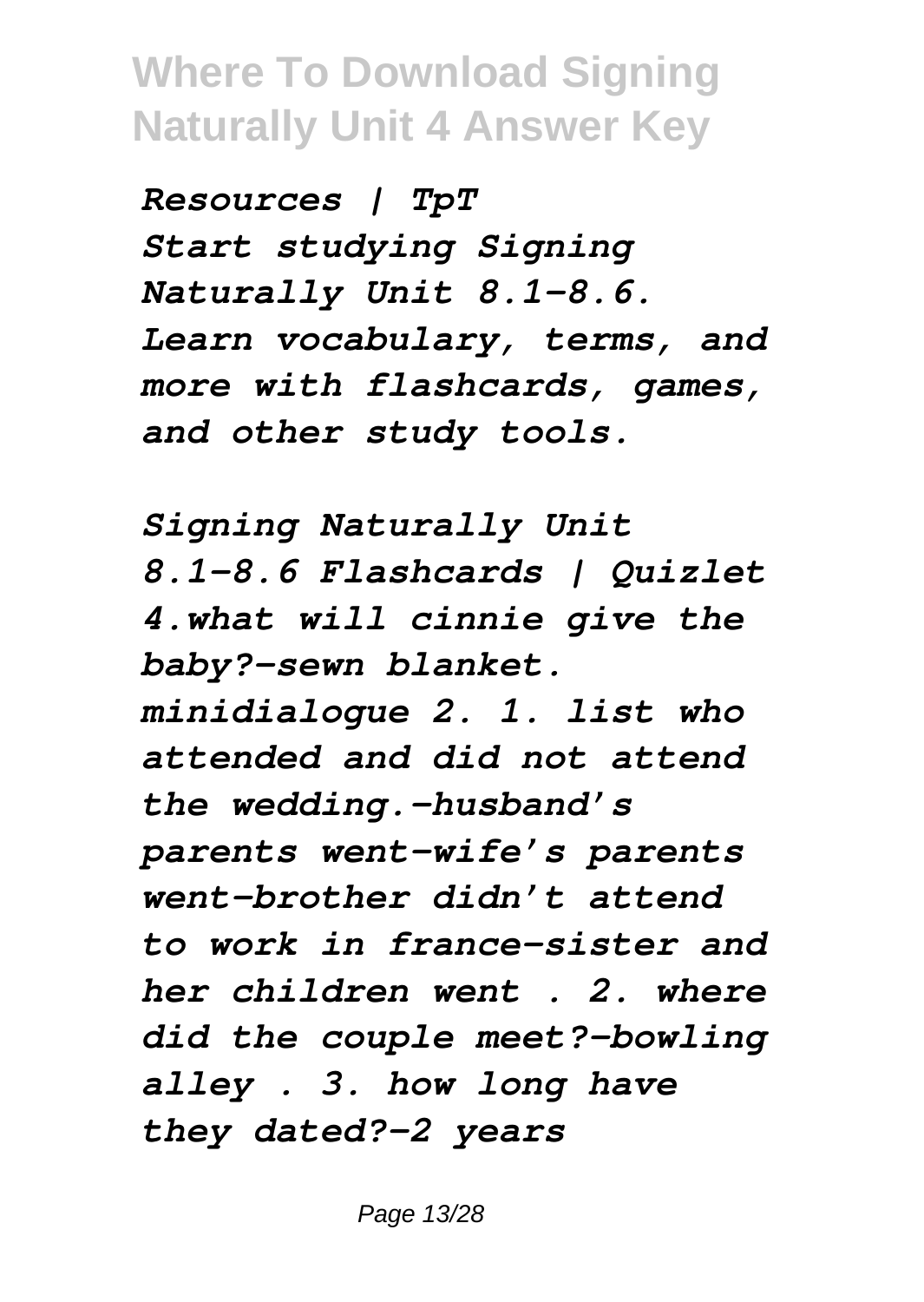*Check it later., ASL HOMEWORK P. 200-201*

*• fingers spread apart when signing numbers 2–5 Cardinal Numbers 6–9 As you watch Iva demonstrate these numbers, notice the following: • palm faces out • tap fingers and thumb twice • fingers and thumb do not overlap 6 UNIT 1 • INTRODUCING ONESELF 12 3 4 5 Homework 1:2 SIGNING NATURALLY Greetings Name Wh-Word Question Signs ...*

*San Diego, California - DawnSign Berkeley Electronic Press Selected Works*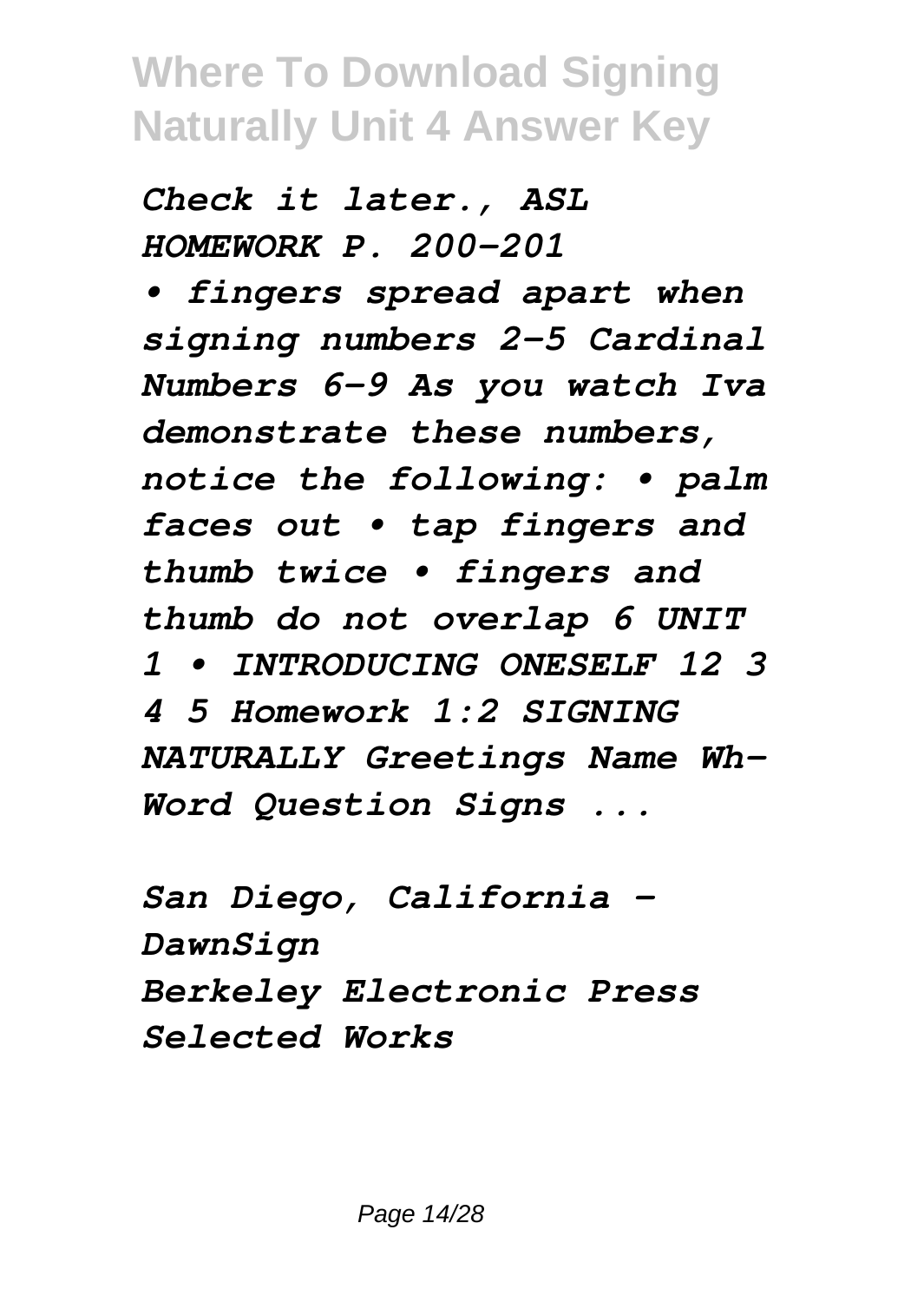```
Signing Naturally Unit 4
VocabularySigning Naturally
Unit 4: Immediate Family
Vocabulary
Signing Naturally Unit 4:
Personal PronounsLecture -
4.1 Signing Naturally
Homework and Vocabulary
Review Signing Naturally
Unit 4: Desires for the
Future ASL Unit 3.1 homework
answers and intro to Unit 4
Signing Naturally Unit 4:
```
*Signing Age*

*Practice signing Vocabulary Unit 4 Part 1Signing Naturally Vocabulary Unit 4 Signing Naturally Unit 4: Stages Of Relationships ASL 1: Unit 4 Vocabulary Signing Naturally Unit 4: Extended* Page 15/28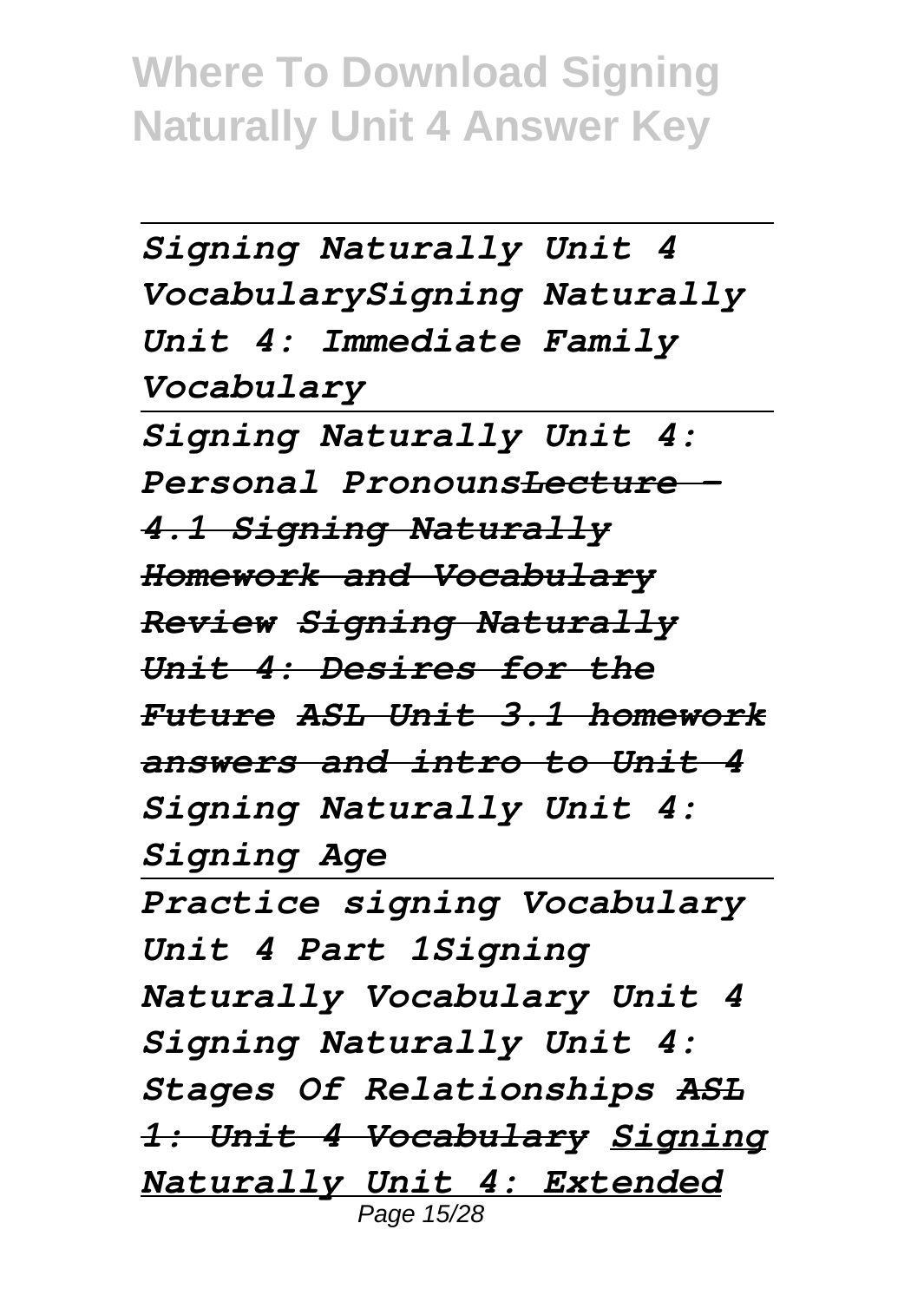*Family Vocabulary 25 Basic ASL Signs For Beginners | Learn ASL American Sign Language Signing Naturally Unit 5: Errands Vocabulary ASL 1: Unit 2 Vocabulary Signing Naturally Unit 5: Chores Vocabulary (Asking If Complete and Sequencing Activities) Signing Naturally Unit 3: Animals and Pets Relationships Vocabulary - ASL USM ASL 101 Study Guide Units 3 \u0026 4 Signing Naturally Unit 2 - Example of Autobiography assignment Signing Naturally Unit 4: Aging Practice signing Unit 4 Vocabulary Part 2 Signing Naturally Unit 4 Signing Naturally Unit 4: Holidays Vocabulary* Page 16/28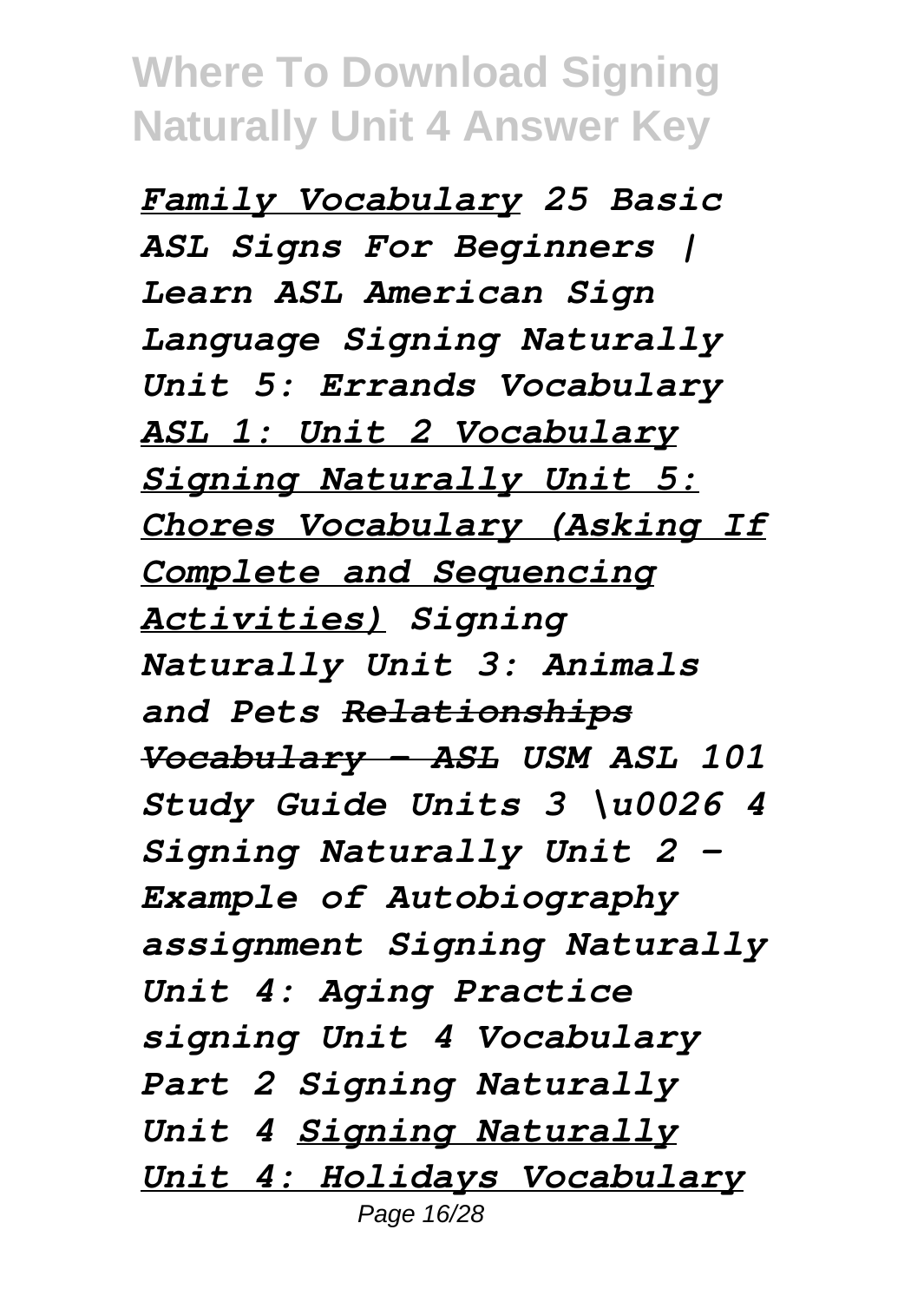*Signing Naturally Unit 4: Telling About Siblings (Contrastive Structure) Signing Naturally Unit 4: Changes In Relationships Vocabulary Signing Naturally Unit 4: Family Tree Signing Naturally Unit 4: Family Celebrations Signing Naturally Unit 4 Answer Start studying Signing Naturally Unit 4. Learn vocabulary, terms, and more with flashcards, games, and other study tools.*

*Signing Naturally Unit 4 Flashcards | Quizlet Fill out Signing Naturally Unit 4 Answer Key Pdf in just several moments following the* Page 17/28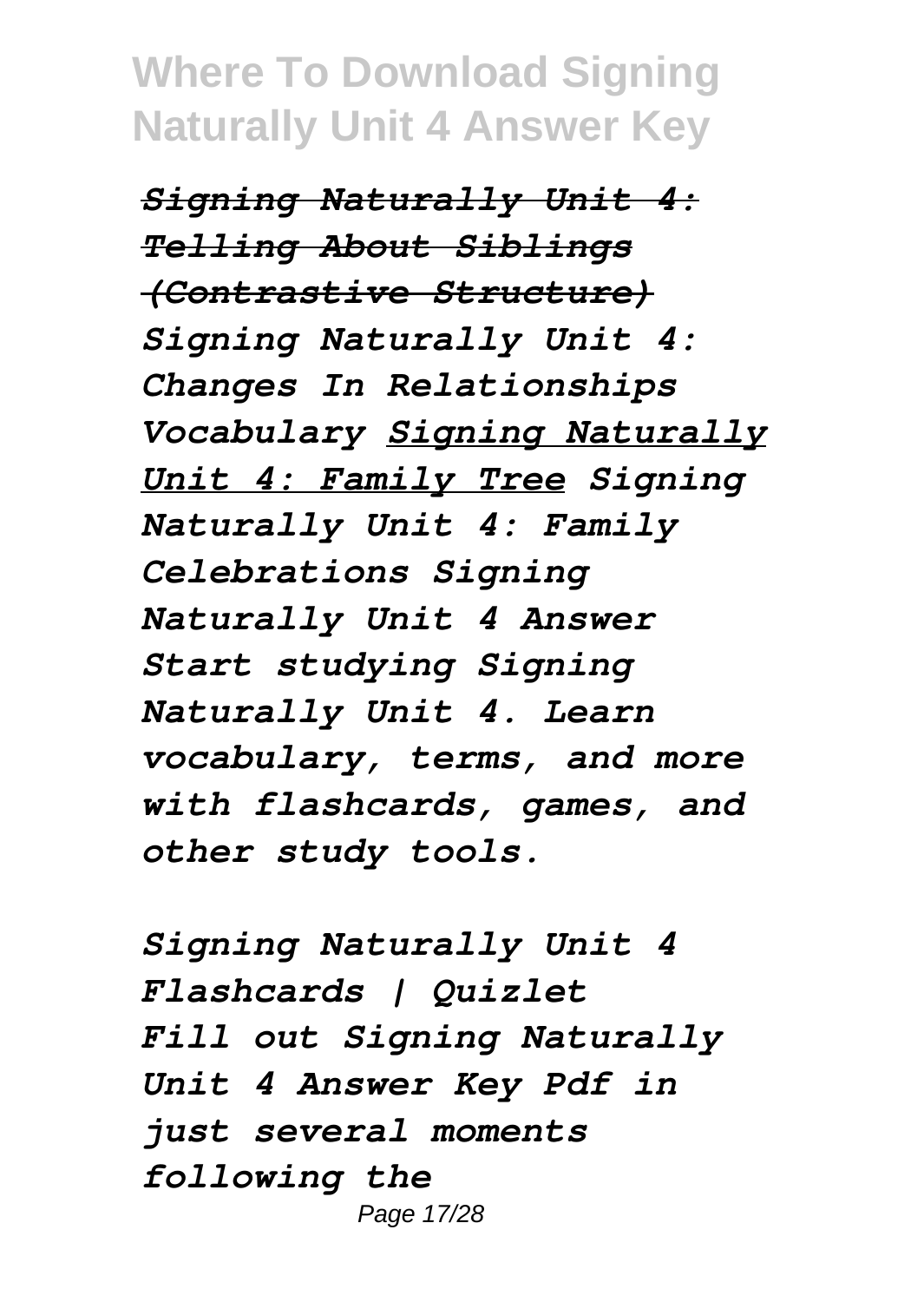*recommendations below: Find the template you need from the library of legal forms. Select the Get form button to open it and move to editing. Fill in all of the requested fields (these are yellow-colored).*

*Signing Naturally Unit 4 Answer Key Pdf 2020 - Fill and ...*

*DEAF 310 ASL 1 Signing Naturally Unit 4 Homework 4:8 Minidialogue 1 1. Granddaughter 2. Her oldest son 3. The baby's aunt, uncle, and grandparents 4. Sewing a blanket Minidialogue 2 1. His parents, his wife's parents, his sister and her kids all* Page 18/28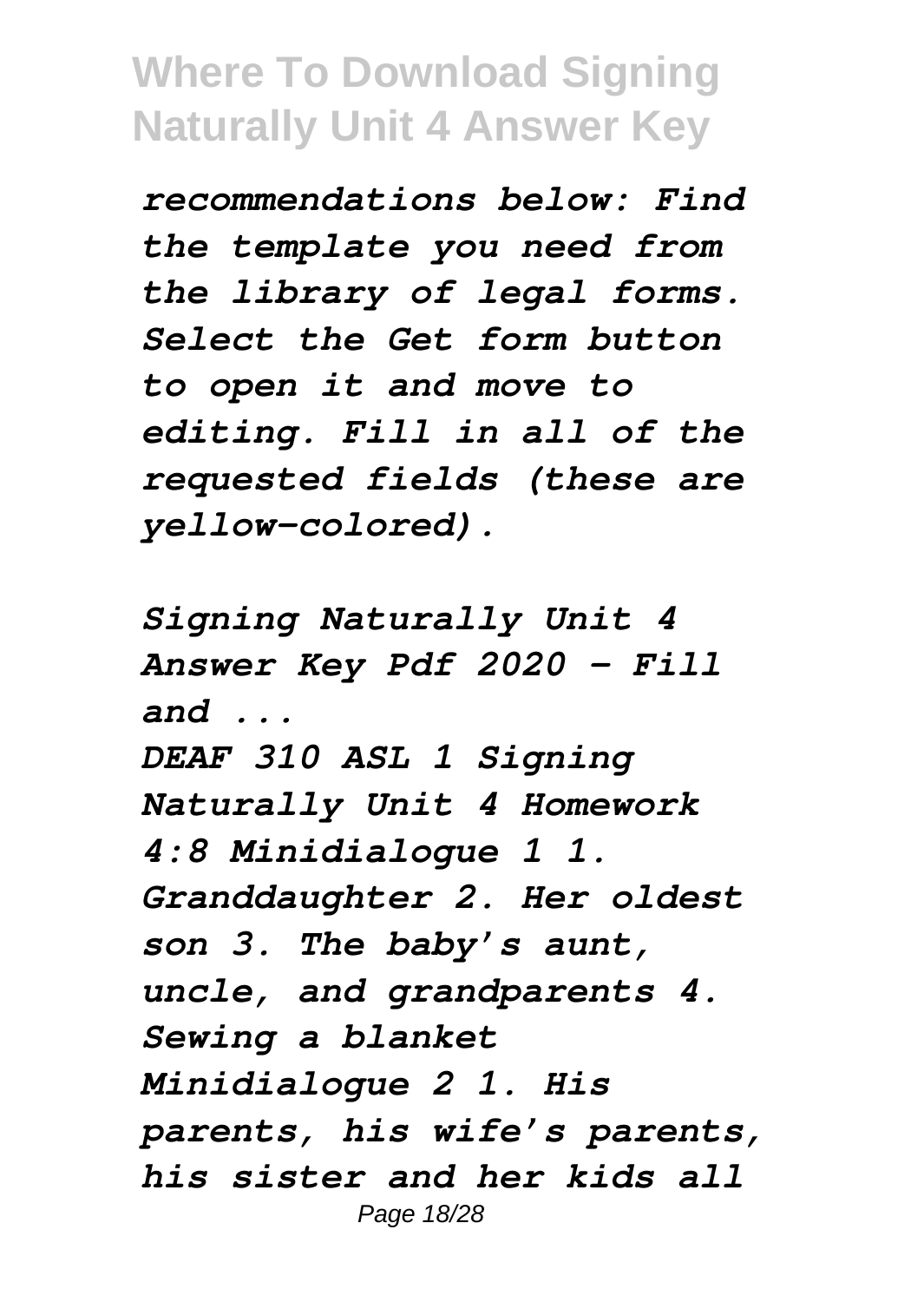*attended. His brother didn't because he was working in France. 2. A deaf event 3. 2 years 4.*

*Homework 4.8 to 4.15.docx - DEAF 310 ASL 1 Signing ... Start studying Signing Naturally Unit 4 Vocabulary. Learn vocabulary, terms, and more with flashcards, games, and other study tools.*

*Signing Naturally Unit 4 Vocabulary Flashcards | Quizlet Signing Naturally Unit 4 . 4:1. Watch the videos for pages 178-180 and do MINIDIALOGUES PG179. MD 1 . 1. ... Read DEAF PROFILE on pages 186-187 and answer the* Page 19/28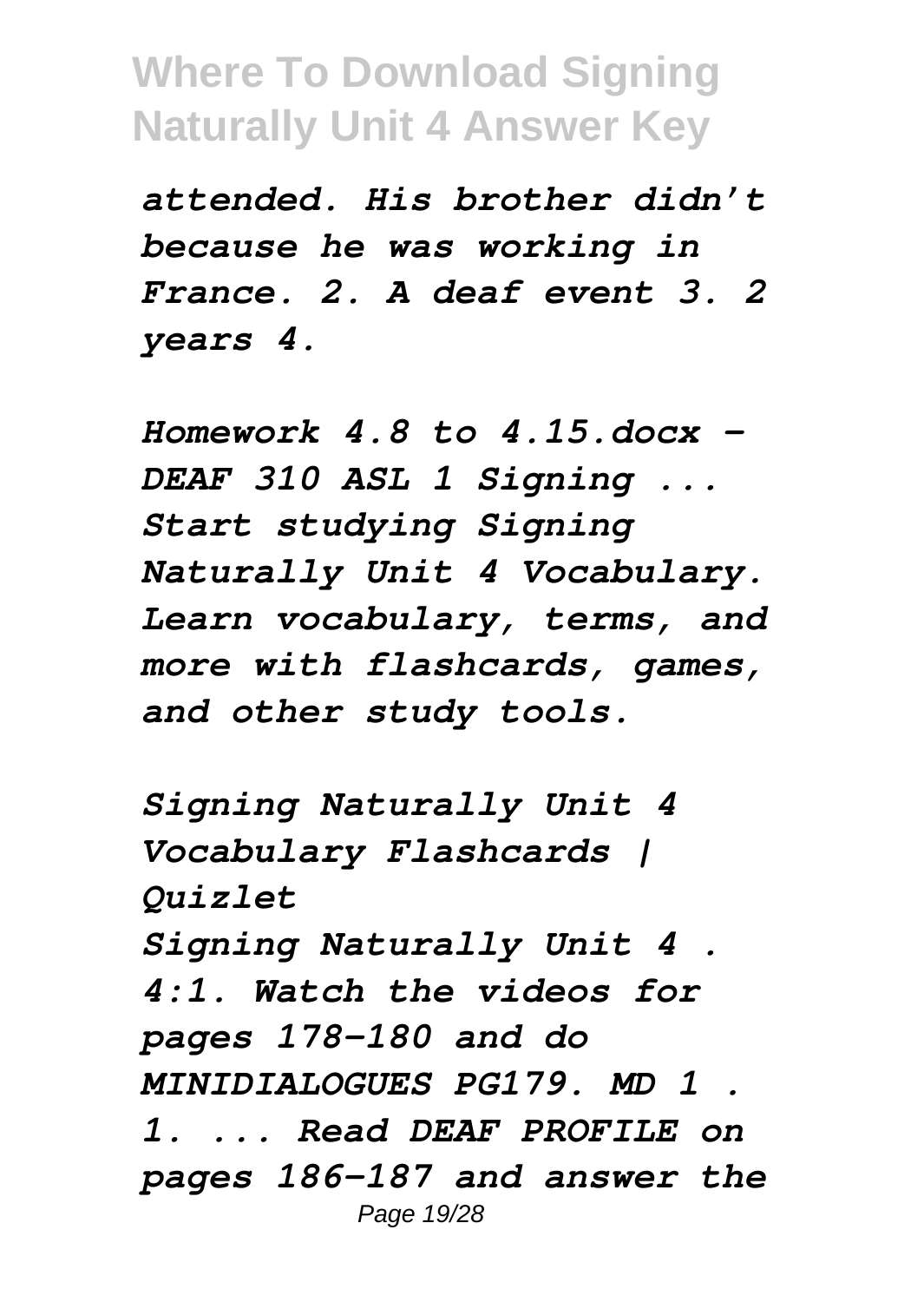*questions . 1. List 10 facts about Marie Jean Phillip. She was born in 1953. She passed away in 1997. She was the oldest of 3 deaf daughters .*

*ASL 101 Chapter 4: Signing Naturally Unit 4 - OneClass DEAF 310 ASL 1 Signing Naturally Unit 4 12. 42 mother Identify Number Type 1. 7 age 2. 18 age 3. 20 cardinal 4. 6 cardinal 5. 13 age 6. 45 cardinal 7. 24 age 8. 78 cardinal 9. 92 age 10. 16 age 11. 21 age 12. 82 cardinal 13. 15 age 14. 60 cardinal 15. 99 age 16. 3 age 17. 19 cardinal 18. 48 cardinal 19. 23 cardinal 20. 10 age*

Page 20/28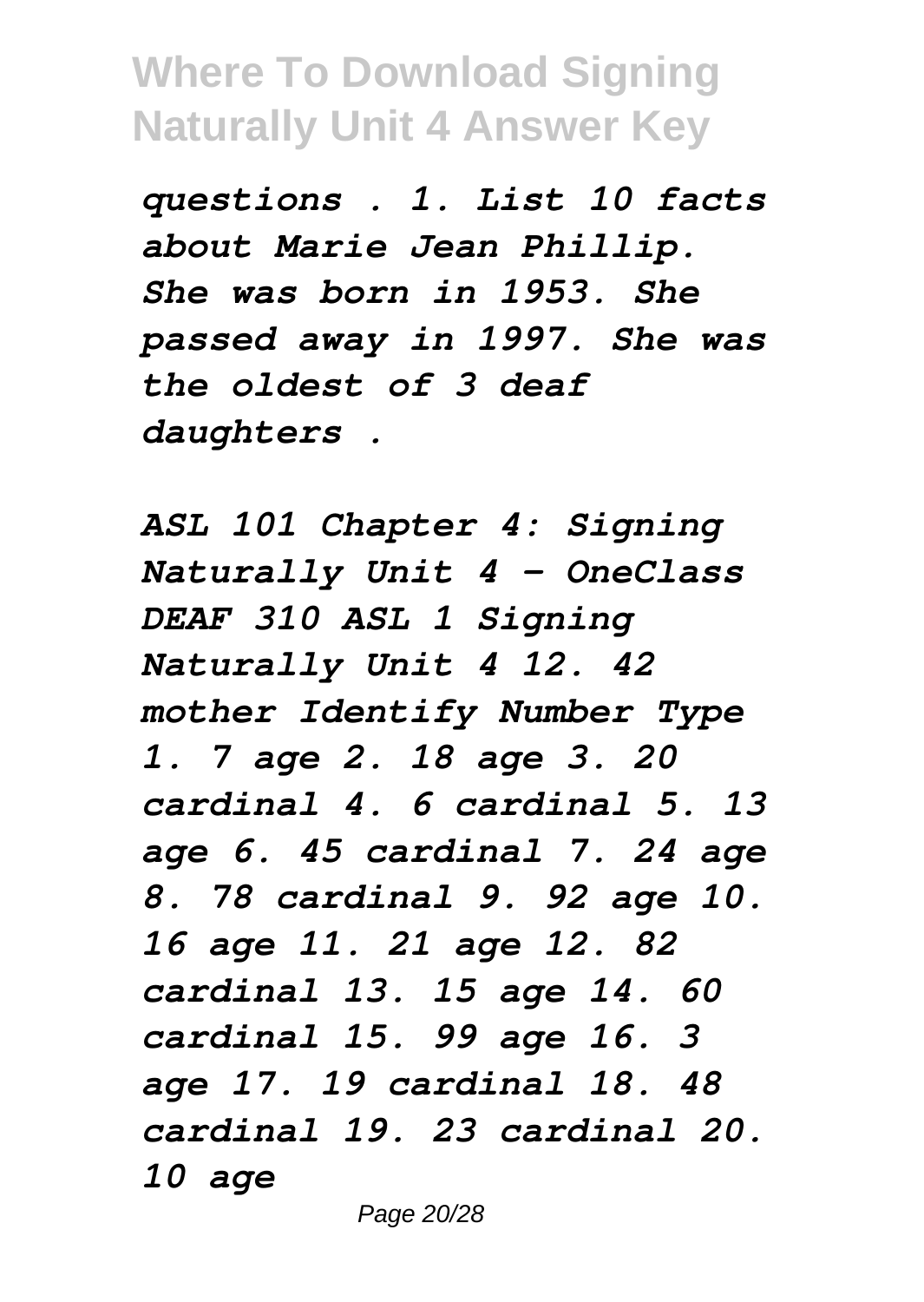*Homework 4.1 to 4.7.docx - DEAF 310 ASL 1 Signing Naturally...*

*Signing Naturally Unit 3 - 4.docx. 4 pages. Signing Naturally Units 1-2.docx; Front Range Community College; ASL 121 - Fall 2016. Signing Naturally Units 1-2.docx. View more. Study on the go. Download the iOS; Download the Android app. Other Related Materials. ... Answers in as fast as 15 minutes ...*

*ASL HW 4\_12-4\_15.docx - Homework 4:12 What Number is it 1 ... 10:4 Minidialogues: Minidialogue 1: 1) Iva* Page 21/28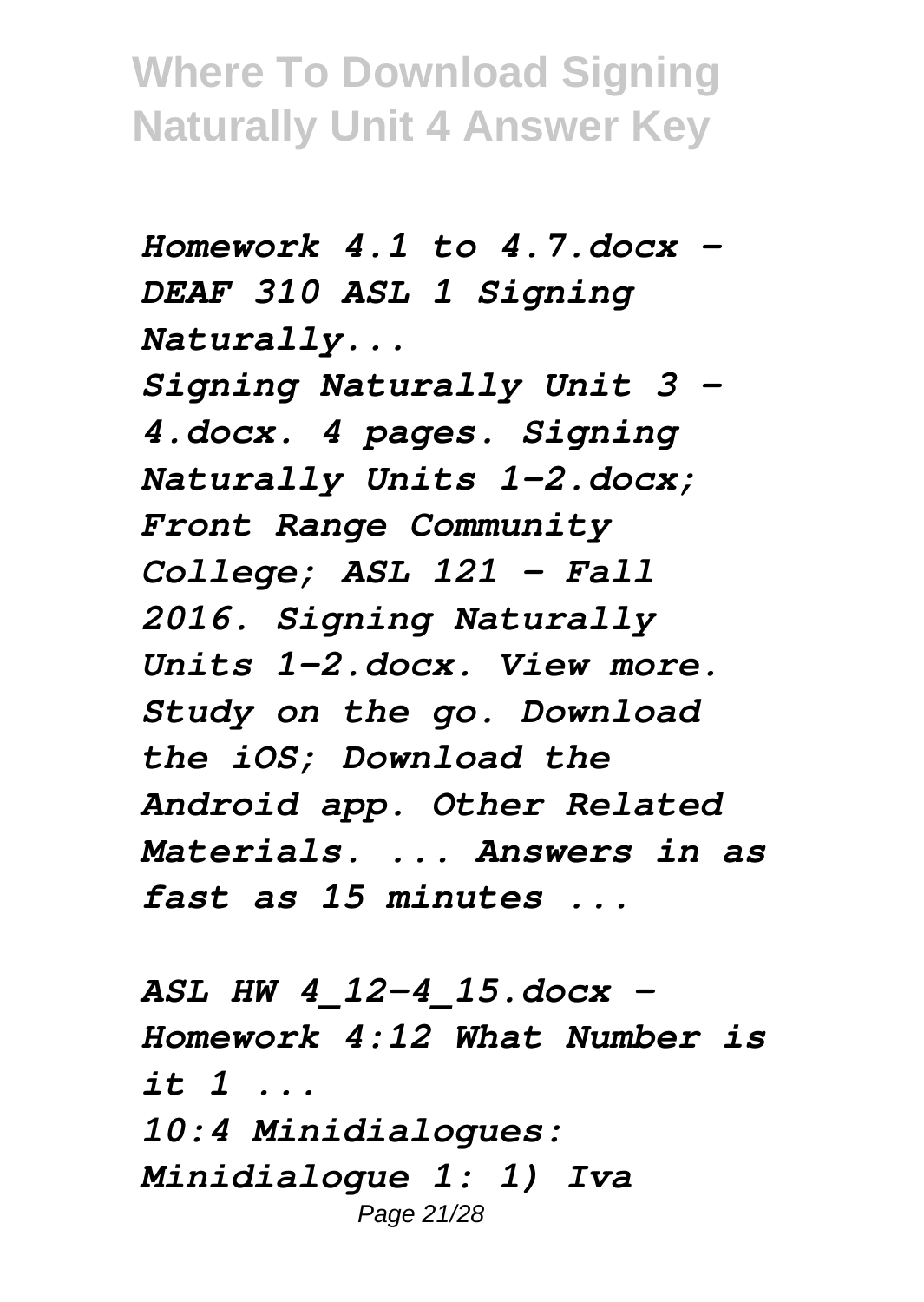*thinks John is a goodygoody. Last friday, his friend group was being mischievous and throwing eggs and toilet paper at a house. John wanted nothing to do with it and went home. 2) John didn't want to participate because he wasn't feeling good, he was sick.*

*HW\_ 10\_4 - 10:4 Minidialogues Minidialogue 1 1 Iva thinks ... Learn asl unit 4 with free interactive flashcards. Choose from 500 different sets of asl unit 4 flashcards on Quizlet.*

*asl unit 4 Flashcards and* Page 22/28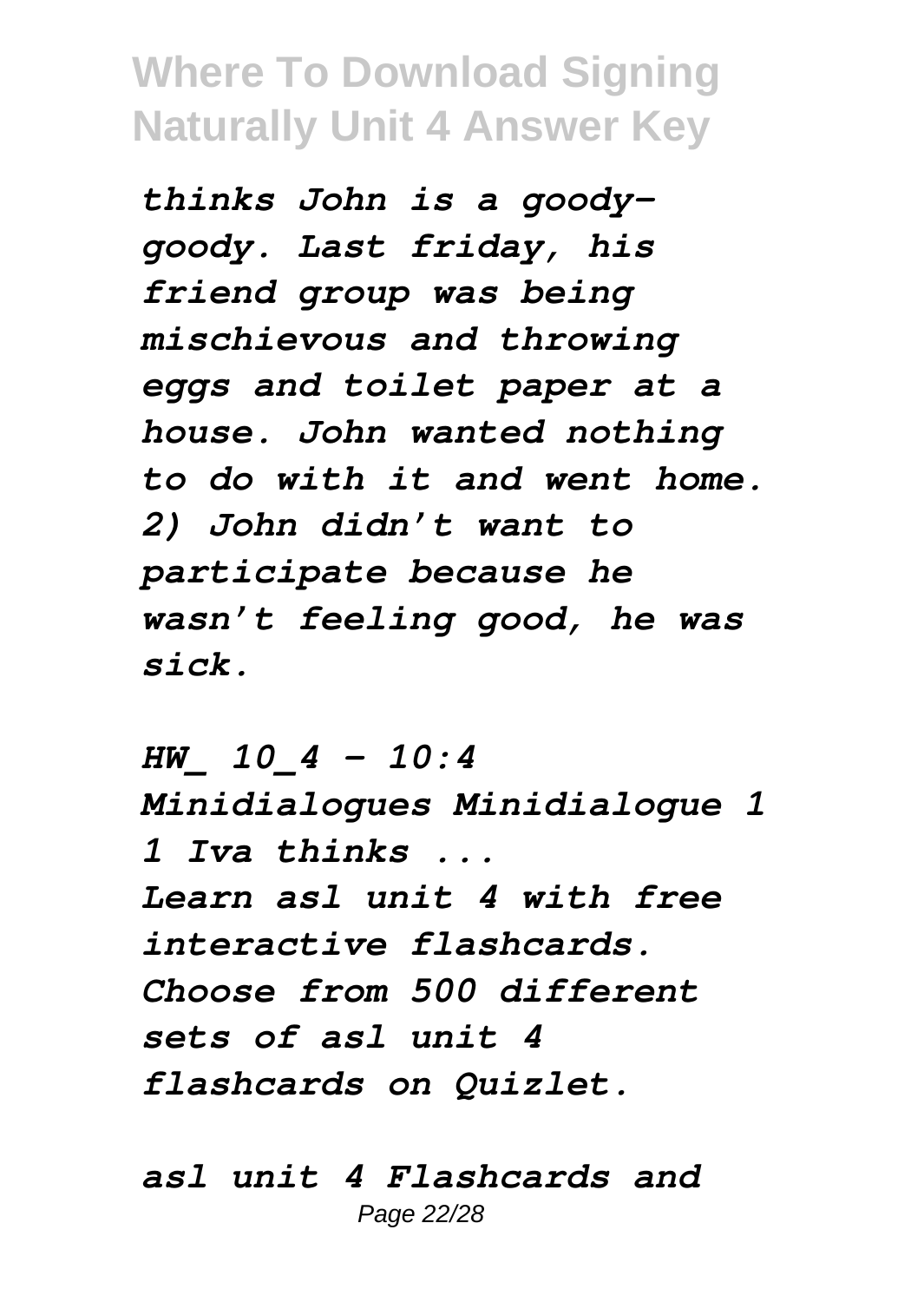*Study Sets | Quizlet View Homework Help - Homework 2.4 p 62 - 63 Language Background 1 and 2.doc from ASL 1920 at Kent State University. NAME: Shaina Weyher ASL 19201 HOMEWORK 2.4 p. 61 - 64 LANGUAGE BACKGROUND 1 AND*

*Homework 2.4 p 62 - 63 Language Background 1 and 2.doc ... Start studying DLE 101 4.13 David's Keys. Learn*

*vocabulary, terms, and more with flashcards, games, and other study tools.*

*DLE 101 4.13 David's Keys Flashcards | Quizlet 2. Go together and split the* Page 23/28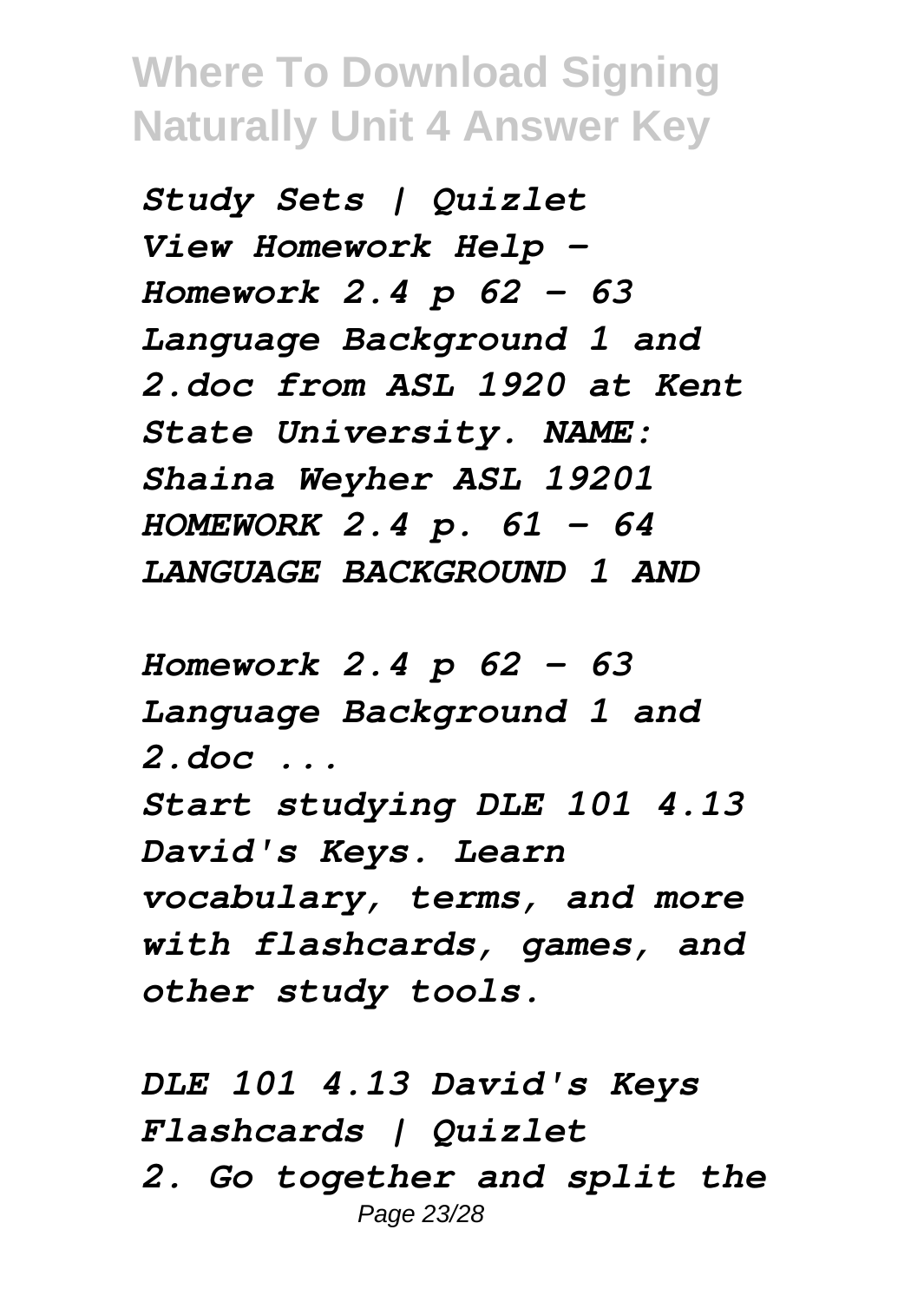*check.. Start studying ASL Signing Naturally Unit 5. Learn vocabulary, terms, and more with flashcards, games, and other study tools.. Signing Naturally Unit 5 Homework Answers signing naturally unit 2 homework answers, signing naturally unit 8 homework answers, signing naturally unit 9.3 ....*

*"Signing Naturally Unit 5 Homework Answers" by Paige Fetz*

*Read PDF Signing Naturally Unit 4 Homework Answers Key Signing Naturally Unit 4 Homework DEAF 310 ASL 1 Signing Naturally Unit 4 6. 86 7. 68 8. 76 9. 78 10. 87* Page 24/28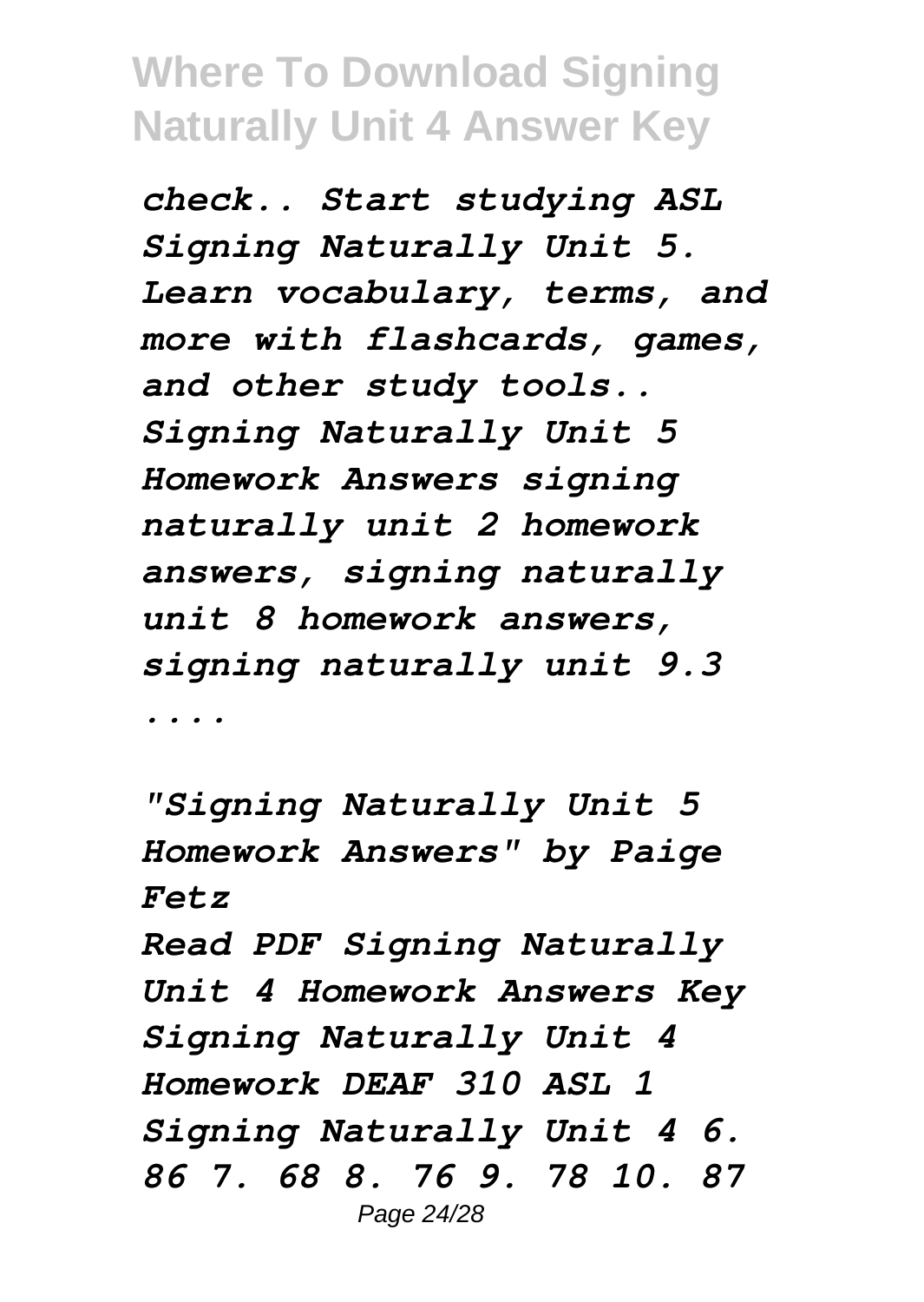*11. 67 12. 96 Homework 4:4 Read about Marie Jean Philip Homework 4:5 Minidialogue 1 1. 1 brother 2. 20, 25 3. Close before college, now not so much Minidialogue 2 1. 2 brothers, 1 sister 2.*

*Signing Naturally Unit 4 Homework Anwsaers Answer keys already are in teacher's workbook. Signing Naturally Unit 4 Workbook Packet. 2 Ratings. Previous Next. Lisa Perez. 112 Followers. Follow. Subject. Communications, Foreign Languages, American Sign Language. Grade Levels. 9 th, 10 th, 11 th, 12 th, Higher Education, Adult Education.*

Page 25/28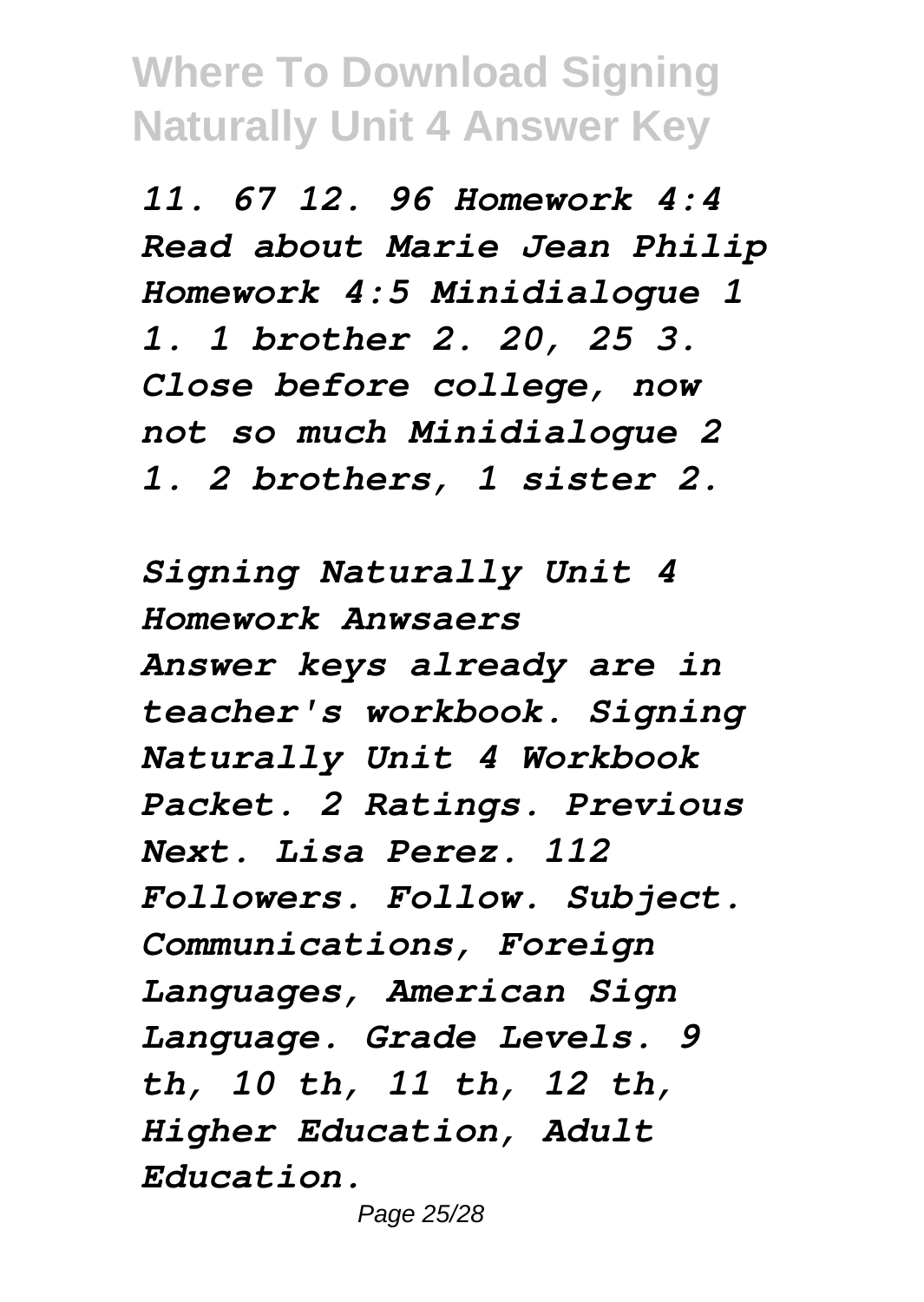*Signing Naturally Unit 4 Workbook Packet by Lisa Perez | TpT Signing Naturally Unit 4 Final Test and Answer Key. This is a final test and answer key for Signing Naturally unit 4. There is a signed portion and short answer. It is a word document so you can adjust it to fit your classroom needs.*

*Signing Naturally Unit 4 Worksheets & Teaching Resources | TpT Start studying Signing Naturally Unit 8.1-8.6. Learn vocabulary, terms, and more with flashcards, games,* Page 26/28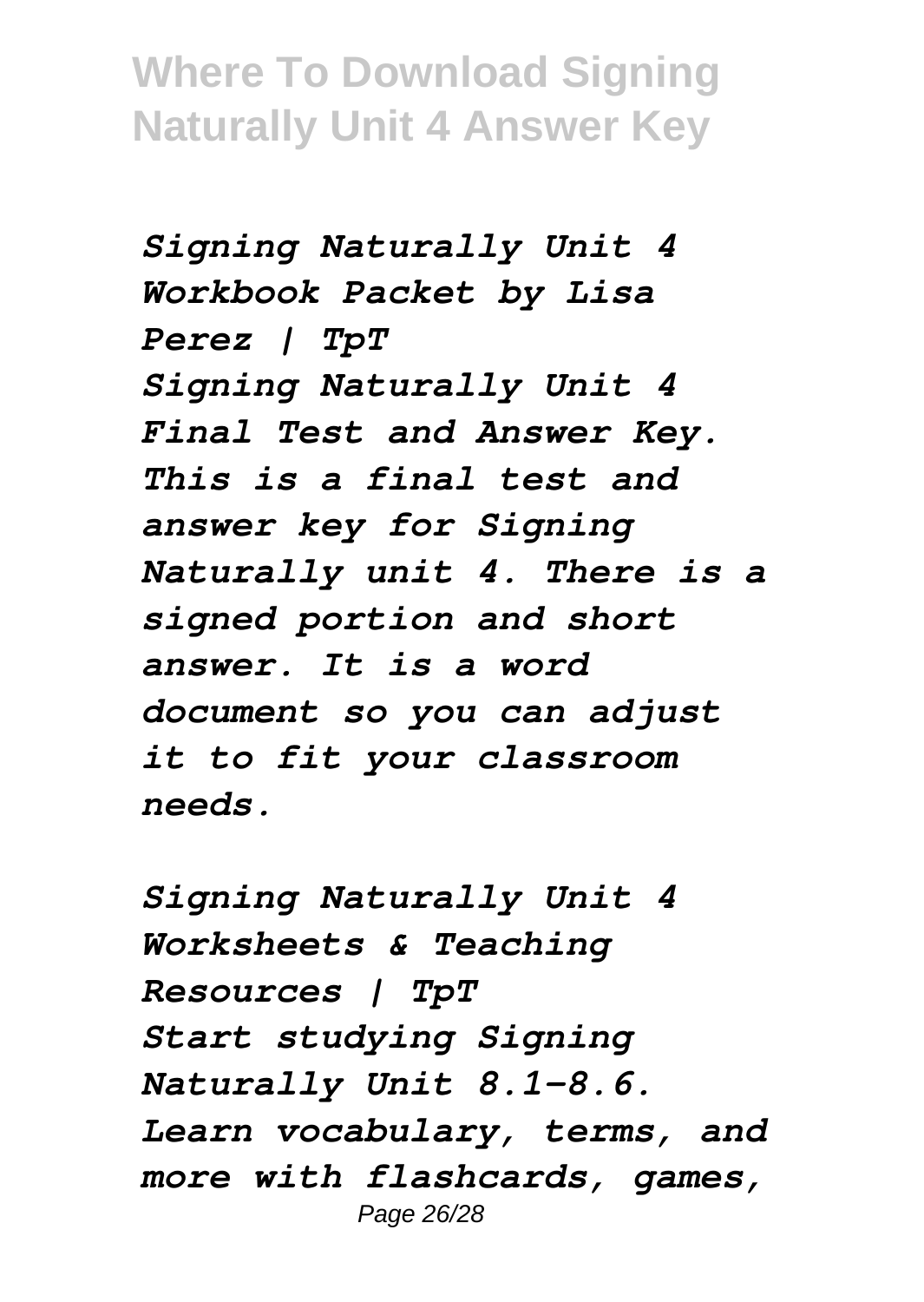*and other study tools.*

*Signing Naturally Unit 8.1-8.6 Flashcards | Quizlet 4.what will cinnie give the baby?-sewn blanket. minidialogue 2. 1. list who attended and did not attend the wedding.-husband's parents went-wife's parents went-brother didn't attend to work in france-sister and her children went . 2. where did the couple meet?-bowling alley . 3. how long have they dated?-2 years*

*Check it later., ASL HOMEWORK P. 200-201*

*• fingers spread apart when signing numbers 2–5 Cardinal Numbers 6–9 As you watch Iva* Page 27/28